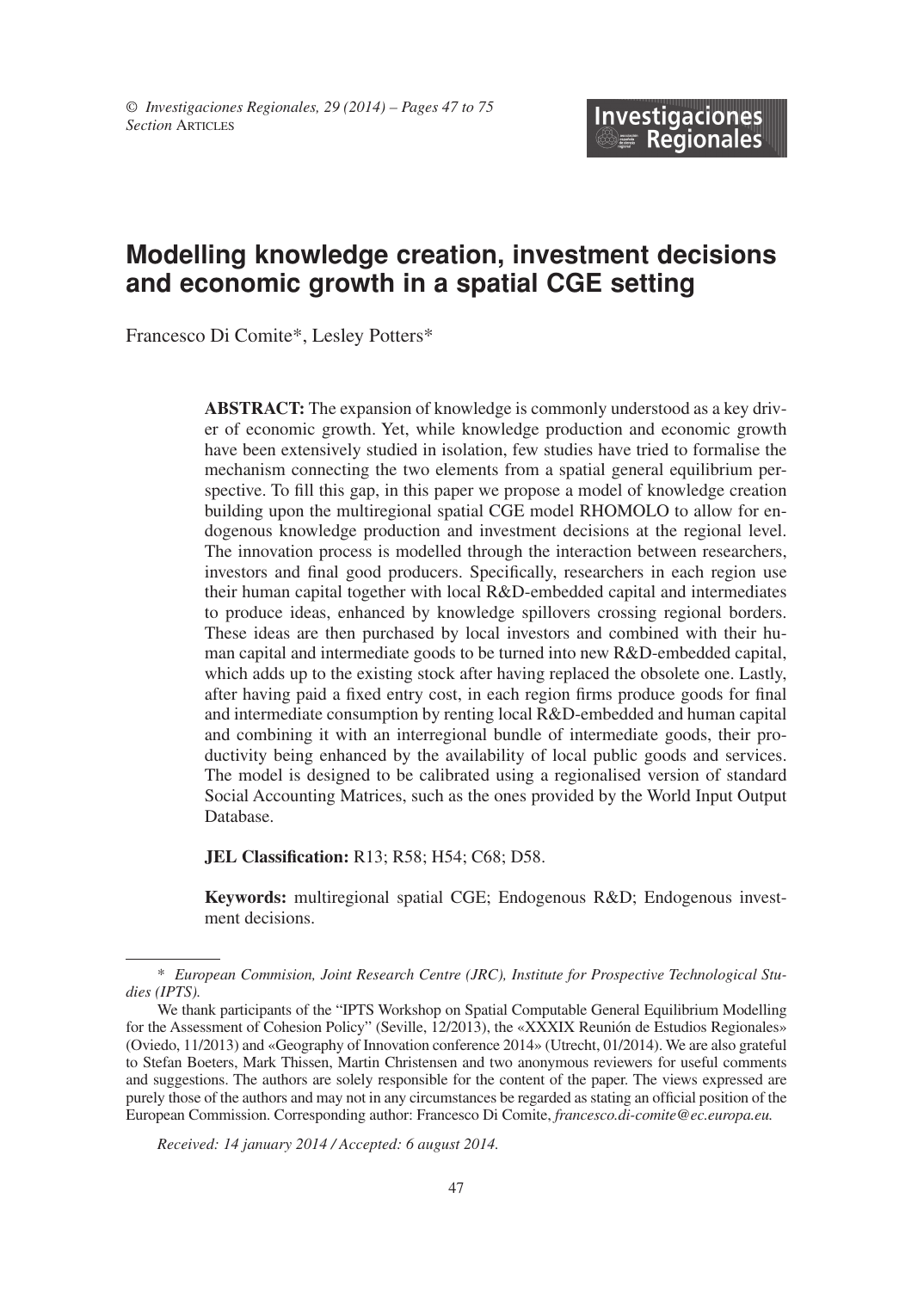#### **48** *Di Comite, F. and Potters, L.*

### **Modelización de creación de conocimiento, decisiones de inversión y crecimiento económico en un modelo espacial de equilibrio general computable**

**RESUMEn:** La creación del conocimiento es habitualmente entendida como un vector clave de crecimiento económico. Mientras que la producción de conocimiento y el crecimiento económico han sido estudiados extensamente por separado, pocos estudios han intentado formalizar el mecanismo conectando los dos elementos desde la perspectiva de un modelo de equilibrio general espacial. Para rellenar este vacío, proponemos un modelo de creación de conocimiento aprovechando el modelo CGE multirregional RHOMOLO para la producción endógena de conocimientos y decisiones de inversión a nivel regional. El proceso de innovación se modeliza teniendo en cuenta la interacción entre investigadores, inversores y productores de bienes de consumo. Más en detalle, los investigadores en cada región usan su capital humano junto a activos que incorporan I+D y bienes intermedios para la producción de nuevas ideas, las cuales son mejoradas por la transferencia de conocimientos desde otras regiones. En la siguiente etapa, estas ideas son adquiridas por inversores locales y se combinan en el proceso de generar nuevos activos que incorporan I+D junto al capital humano y bienes intermedios, así aumentando el *stock* existente después de haber reemplazado la parte obsoleta. Por último, después del pago de los costes fijos de entrada, empresas regionales producen tanto bienes intermedios como bienes de consumo, alquilando capital humano y activos que incorporan I+D, combinándolos junto con un conjunto interregional de bienes intermedios en el proceso de producción, donde la disponibilidad de bienes y servicios públicos influye en su productividad. El modelo ha sido diseñado para ser calibrado con las versiones regionalizadas de matrices de contabilidad social, como son las que se pueden obtener de la base de datos World Input Output.

**Clasificacion JEL:** R13; R58; H54; C68; D58.

**Palabras clave:** CGE multiregional espacial; I&D endógeno; decisiones de inversión endógenas.

# **1. Introduction**

What drives growth? Of the many institutional and economic factors interacting in bringing economic development about, including labour market participation, capital accumulation, good institutions and product market regulation, the focus in developed economies is increasingly turning to the expansion of knowledge. There is indeed a growing consensus, in both policy-oriented (Veugelers and Mrak, 2009) and academic (Bröcker and Soltwedel, 2010) literature, that the entire society is expected to benefit from the creation of marketable innovations, which foster investments, augment human capital and increase productivity and product variety. As stressed in the endogenous growth literature (as for example in Romer, 1994, or in Aghion and Howitt, 1998), the technological progress resulting from commercial innovation is the most straightforward way to endogenise the process of productivity growth, which has otherwise to be assumed exogenous. In practice, in these models one part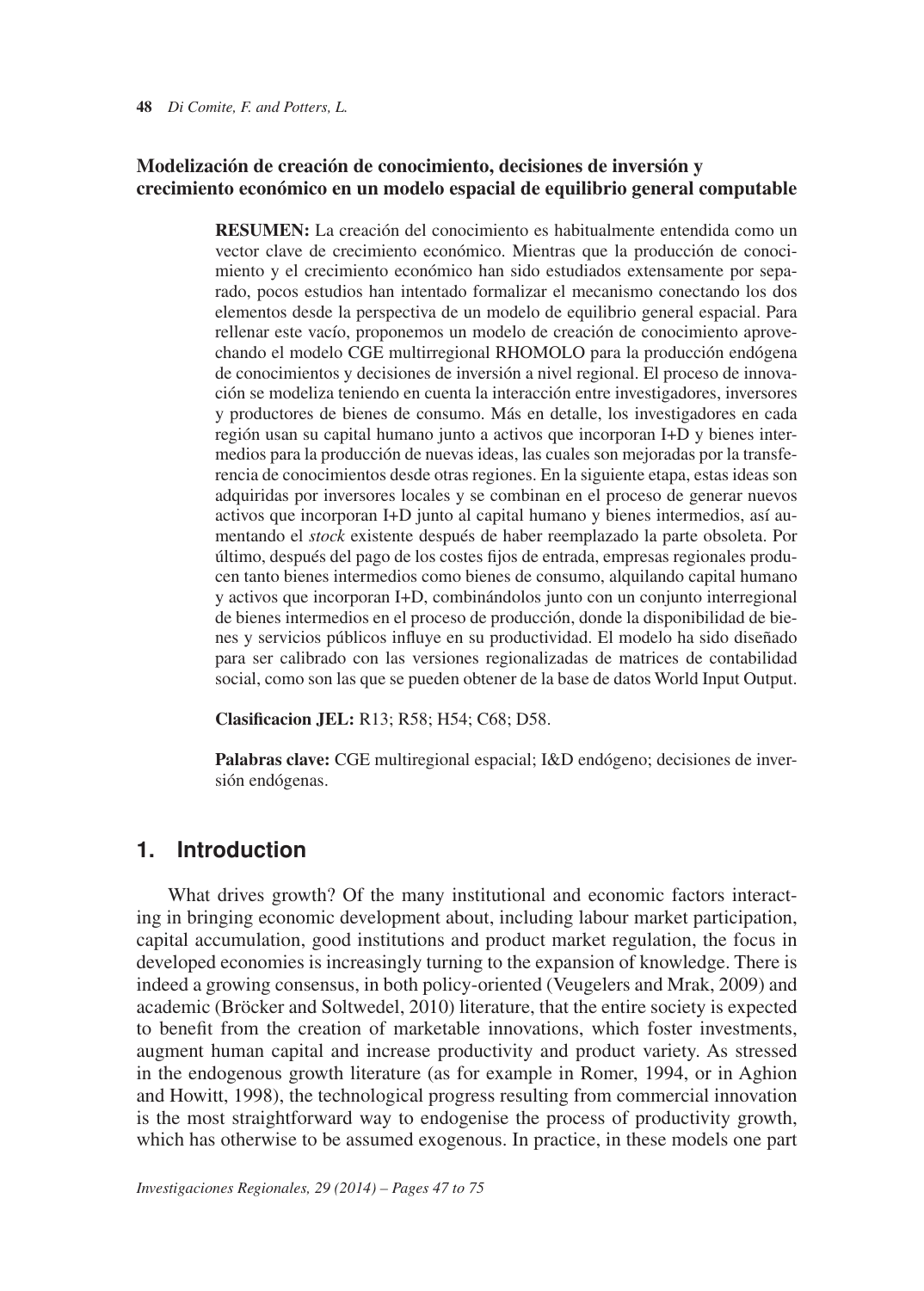of the economy is assumed to be working on expanding the technological frontier, with the rest of the economy benefitting from the improved production capabilities (see Jones, 1995, or Romer, 1990). Economic growth then feeds back into knowledge creation by increasing its efficiency, in addition to the standard spatial spillovers capturing the positive externalities associated with neighbours' progress (Grossman and Helpman, 1991).

The objective of this paper is to bring this mechanism into a multiregional spatial CGE model setting. For this exercise, we build upon RHOMOLO, the European Commission's model used for the ex-ante impact assessment of EU Cohesion Policy at the regional level (Brandsma *et al.,* 2014), to present the possibility of including a mechanism of endogenisation of innovation and investments based on the accumulation of R&D-embedded capital.

A number of CGE models have applied a similar approach to the endogenisation of the R&D investment decision. In European Commission's QUEST III model realised by DG ECFIN (see Varga and In 't Veld, 2011, or Ratto *et al.,* 2009, for a detailed description), for example, a part of the skilled workers is employed in a specific R&D sector where new designs (blueprints) are invented as a function of previous technological stock, foreign technological stock and skilled workers in the R&D sector. In a more recent development of the model, non-liquidity constrained households buy the patents and rent it to the intermediate producing sector (see Varga and In 't Veld, 2011). Bye *et al.* (2009) describe a CGE model for measuring the implications of innovation policies in the small open economy of Norway. Here, the R&D sector produces patents to be acquired by capital firms for the production of a new capital variety. The production of new patents is a function of labour and is enhanced by the endogenous domestic spillovers from the accumulated stock of knowledge embodied in patents. However, most of the CGE models including explicitly an R&D sector lack a geographical dimension to determine spillovers and interactions between sectors of different economies, which are important dimensions to account for empirical validation and impact assessments (see Varga, 2015). Christensen (2013), for example, describes the development of a multi-sector dynamic general equilibrium model with R&D-driven growth with multiple nations. We also aim at merging an explicit accounting of the innovation process and the introduction of a spatial dimension of analysis, but we focus on a more disaggregated geographical unit of observation, which includes all the EU NUTS2 regions.

As for the structure of the paper, first a non-technical description is provided to describe the general framework of the model we build upon, RHOMOLO (Section 1.1), to present a preliminary explanation of the process of endogenisation of R&D (Section 1.2) and to outline the model (Section 1.3). Section 2 explains the knowledge-creation process. Section 3 focuses on how this knowledge is used in the production of R&D-embedded capital stock which is consequently used in the production of final and intermediate goods (Section 4). After that, the role of Households (Section 5) and Government (Section 6) are described. A discussion on the endogeneity of the R&D process ensues and, finally, we present conclusions and ideas for future development.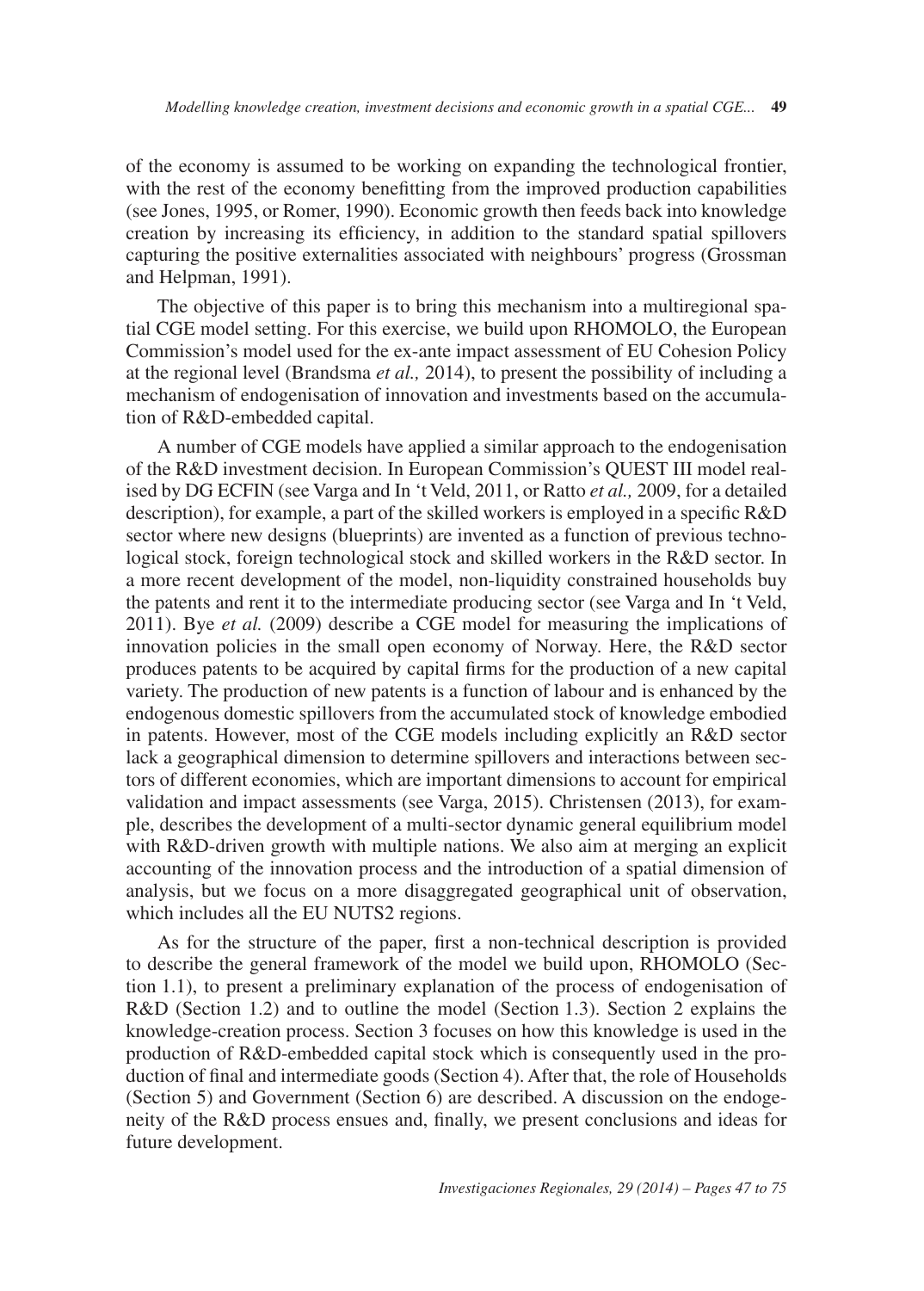### **1.1. A description of RHOMOLO**

The point of departure for the model presented in this paper is RHOMOLO, a spatial Computable General Equilibrium (CGE) model designed to work at the regional level (see Brandsma *et al.,* 2013). We present the current version of RHO-MOLO in this Section and then, in the rest of the paper, we propose one possible way to include a knowledge-creation process based on R&D-embedded capital accumulation. RHOMOLO currently consists of 267 NUTS2 regions of the EU27 and 6 NACE Rev. 1.1 industries (agriculture, manufacturing, construction, transport, financial services and public services). Each region is inhabited by households that receive income from labour (in the form of wages), capital (profits and rents) and transfers (from national and regional governments). The income is split between savings, consumption and taxes.

 to be of the iceberg type and sector and region specific. This implies a 267 x 267 Each region contains 6 sectors that produce goods that are consumed by households, government or firms (in the same sector or in the others) as an input in their production process. Transport costs for trade between and within regions are assumed asymmetric trade cost matrix derived from the transport model TRANSTOOLS (Burgess *et al.* 2008; Petersen *et al.,* 2009).

The national government levies taxes on the income of households, firms and production factors and pays social contributions to the households. Due to its high dimensionality, the model is solved following a recursive static rather than in a full dynamic approach. It contains a sequence of short-run equilibria that are related to each other through the build-up of physical and human capital stocks.

Manca (2012)<sup>1</sup>. They follow an approach à la Solow (1956) where R&D expendi-In the current version of RHOMOLO productivity growth and R&D are currently modelled based on an empirical approach, which is explained in Lopez-Bazo and tures at the regional level are linked to Total Factor Productivity (TFP), which can be measured as the part of productivity increases that are not explained by the main inputs to the production process, which are labour and capital in RHOMOLO. The main elements assumed to explain the growth in regional TFP levels are R&D expenditures, technology transfers (as a measure of absorptive capacity), distance from the technological frontier and non-R&D expenditures. The role played by regional R&D investments in the RHOMOLO specification is therefore dual. First, by investing in R&D a region is able to catch-up faster with the technological frontier (the region with highest TFP). The catching-up term is based on models of economic growth that are widely used in the literature in a leader-follower context of economic development (see e.g. Barro and Sala-i-Martín, 1997; Howitt, 2000). Second, a higher level of regional R&D implies a higher level of regional innovation, which in turn has a positive effect on TFP. Although this way of semi-endogenising R&D brings some

 $1$  A similar approach has been taken for analysing the impact of non-R&D innovation expenditures. See Lopez-Rodriguez and Martinez (2014) for the empirical estimation of the impact of non-R&D innovation on TFP and Diukanova and López-Rodríguez (2014) for its implementation in RHOMOLO.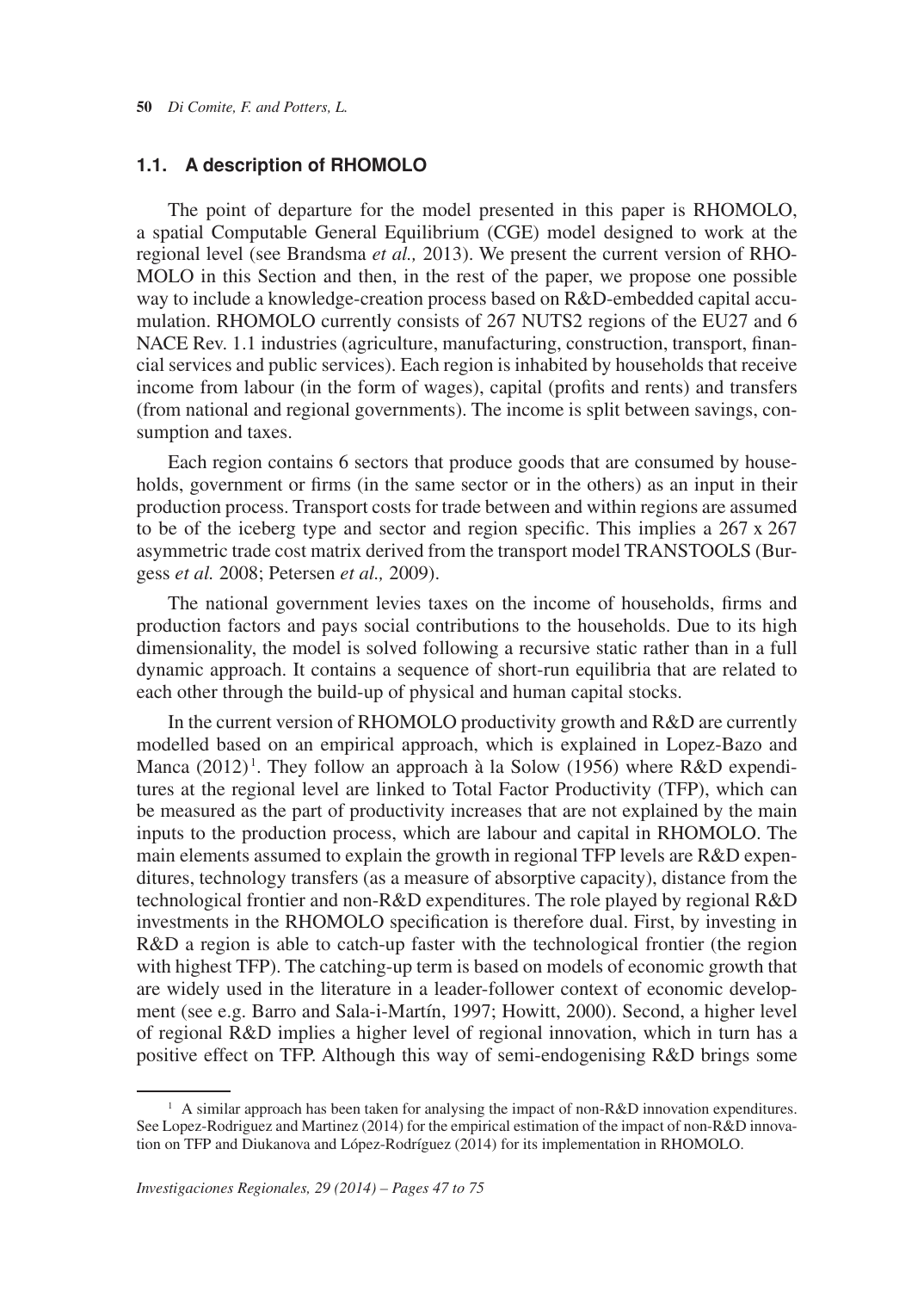invest in capital and  $R&D$  are endogenous too<sup>2</sup>. regional interaction dynamics in the form of productivity convergence, there are also reasons to explore alternative modelling approaches where decisions on how much to

### **1.2. Non-technical description of R&D endogenisation**

This paper deviates from RHOMOLO by proposing an endogenous R&D sector and a corresponding endogenous capital investment sector. This Section gives a short overview of the main components of the model and how R&D is endogenously modelled. The sections hereafter describe the sectors, agents and market transactions in a more detailed and rigorous way.

The first step of the innovation process is undertaken by researchers involved in the creation of knowledge. Their output can be interpreted as ideas to develop new products or processes, which may be captured by patents when the model is taken to the data. Researchers combine their ingenuity (approximated by their human capital) with intermediates and rented R&D-embedded capital to produce ideas, this process being enhanced by the accumulated stock of available knowledge. This modelling approach amounts to assuming positive spillovers in research activities, as the creative process benefits from the observation of past and present ideas produced in their own region and in the others, following a spatial decay function. Section 2 describes the creation of knowledge more in detail.

Researchers can either work in the public domain, producing ideas that only augment the stock of knowledge, or sell their ideas to the private sector to investors willing to turn those ideas into productive capital. In terms of calibration, public research is determined by the level of public expenditure in R&D and the production of ideas in both the public and private domain is approximated by filings for patents. The existing stock of knowledge increases with the production of new ideas, after replacing older ideas, which are assumed to depreciate at a constant rate. The absorption of ideas from other regions is discounted by a measure of distance rooted in the economic geography's gravity literature.

Turning to investors, in order to turn ideas into productive capital they combine their own human capital with existing R&D-embedded physical capital in the region and a bundle of intermediate goods that are produced by the final goods sectors in all the regions. The new units of R&D-embedded capital generated as a result of this process are used to replace the obsolete capital and increase the regional stock, which is then rented for productive and innovative purposes. Section 3 gives a detailed explanation of the R&D-embedded capital price setting mechanisms, its production process and the accumulation of its stocks.

<sup>2</sup> For example, R&D expenditures in RHOMOLO are currently exogenously given and do not feed back into the model to define future R&D intensities. Data on R&D and non-R&D expenditures come from EUROSTAT and the regional R&D intensities (R&D over GDP) are constant over time. For simulations on Cohesion Policy Funds committed to increasing R&D expenditures, the R&D intensities are shocked with the additional funds.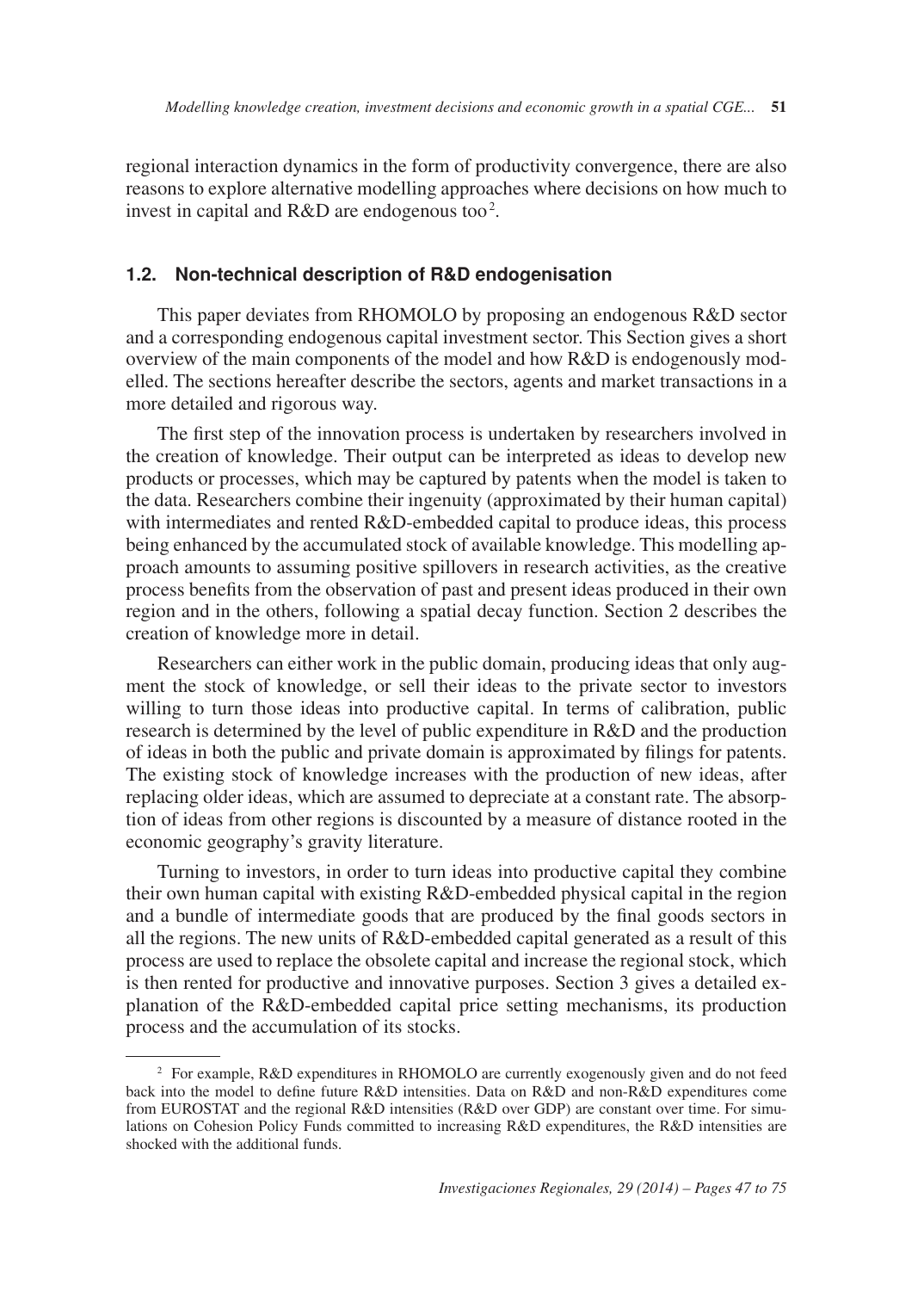Firms in the final goods sector rent the R&D-embedded capital from investors within the region and use it as an input in their production function. This non-tradable aspect of the capital stock is one of the driving forces of heterogeneity across regions in the model. In the final goods sector, the regional stock of R&D-embedded capital is combined with human capital, intermediate goods and public goods and services to produce specific varieties of a tradable differentiated good for final and intermediate consumption. The production process of the final goods sector and its consumption is described in Section 4.

Households play a key role in the model. First, they provide high-skilled labour which can be turned into researchers, investors or labour in the intermediate/final goods sector, which also employs low-skilled workers. Second, they consume final goods shipped from all the regions and, third, they put aside savings that form a stock which is used as an investment for setting up firms in the final goods sector. The savings are aggregated at the EU level and flow freely to EU firms across all the regions in the form of equity that is needed to set up a final goods firm, as described in Section 5.

The inter-temporal stocks connecting one period to the other are physical R&D-embedded capital and human capital endowments in each region plus a national knowledge stock augmenting productivity in the R&D sector.

Different levels of government are assumed: regional, national and supranational (the European Union). Their role consists in taxing or subsidising certain activities; providing productivity enhancing public services; undertaking public research; and realising transfers across regions or nations. The combination of transfers across levels of government on one hand, and taxes and subsidies on the other, allows us to fine-tune redistributive policies in the model. For example public research can be funded at the national level by taxing ideas at the regional level, which amounts to subsidizing the production of ideas is specific regions. To maintain the model as simple as possible, we abstract from inter-temporal government optimisation and assume all the agents (public and private) to have balanced budgets.

#### **1.3. General outline of the model**

Turning to the general setting of our model, we take the general structure of a multi-region, multi-sector computable general equilibrium model whose inter-temporal dimension is granted by the presence of stocks, such as knowledge and physical capital stocks, built over time. Knowledge creation drives growth by increasing the availability of productive R&D-embedded capital in the regions, which are then rented to produce goods, knowledge and new R&D-embedded capital. The model is meant to cover all the EU regions, plus a region accounting for the rest of the world. Each region is inhabited by a representative household which consumes final goods, supplies high- and low-skilled labour and provides equity to final and intermediate goods producers through her savings. Each region is populated by final and interme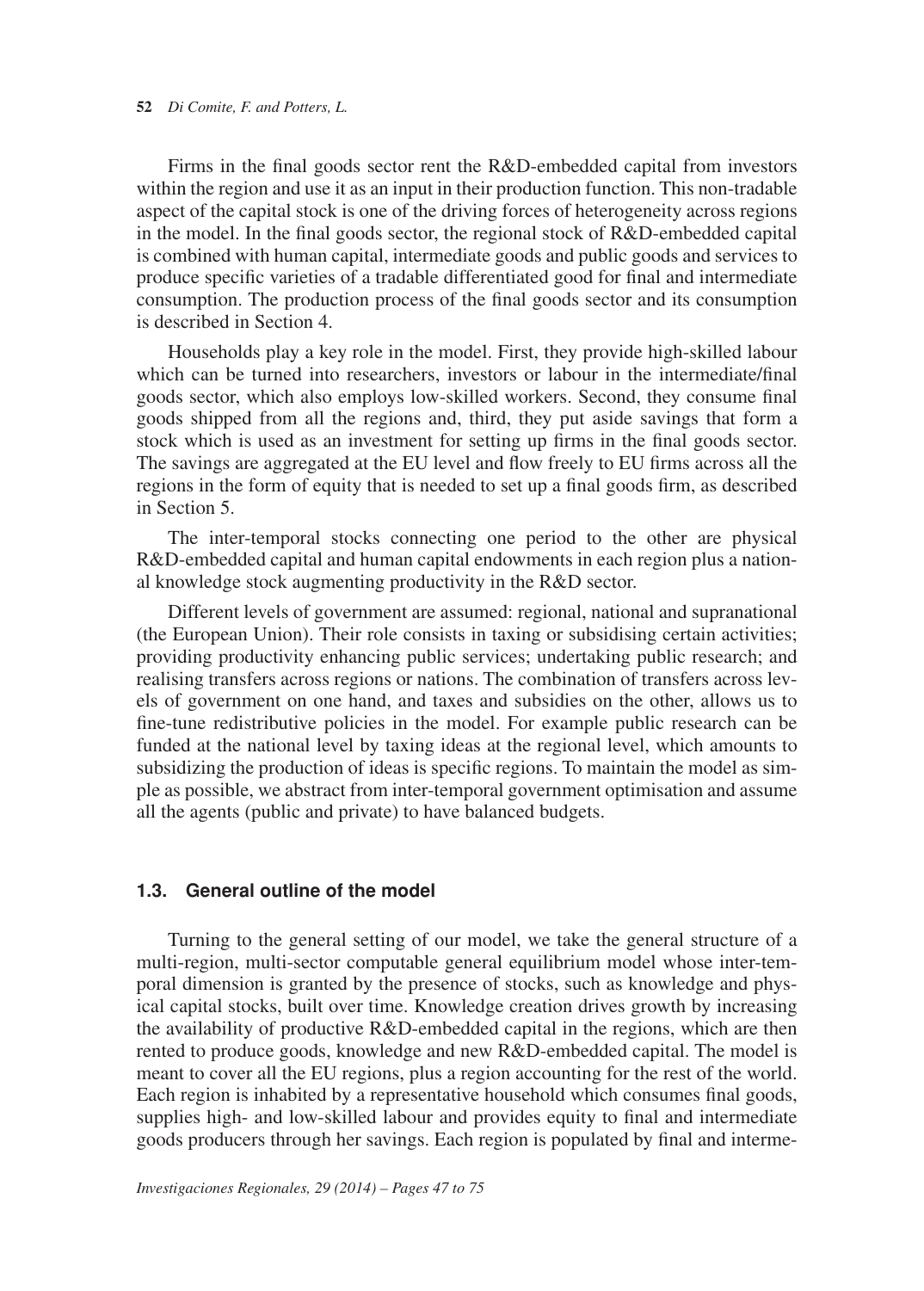diate goods producers, investors and researchers. The government in each country and region is allowed to collect taxes, pay out transfers and subsidies, fund public research and supply public goods and services (at the regional level).

Finally, turning to the geographical and sectorial dimension of the model, different industries are considered in the economy (six in the current version), each being characterised by an innovation and production process split into three parts: knowledge creation, R&D-embedded capital accumulation, and goods production. The ideas generated in the regional knowledge-creation process are assumed to be sold to investors only within the region, even if the accumulation of knowledge resulting from these ideas is assumed to spill over to the other regions. The R&D-embedded capital in which the local ideas are turned by regional investors are also not assumed to be traded, but they increase the knowledge stock available to firms located in the region. Final and intermediate goods are instead freely traded across regions. Finally Household savings are perfectly mobile across sectors and regions. Human and physical capital are assumed region-industry specific, but can move across sectors within a region. Figure 1 provides a schematic overview of the model.

Notice that for the sake of exposition the innovation and production processes are assumed to be carried out by independent actors (researchers, investors, goods producers) in a decentralised market equilibrium, but it may well be that the different



**Figure 1.** Schematic representation of the economy in RHOMOLO

*Investigaciones Regionales, 29 (2014) – Pages 47 to 75*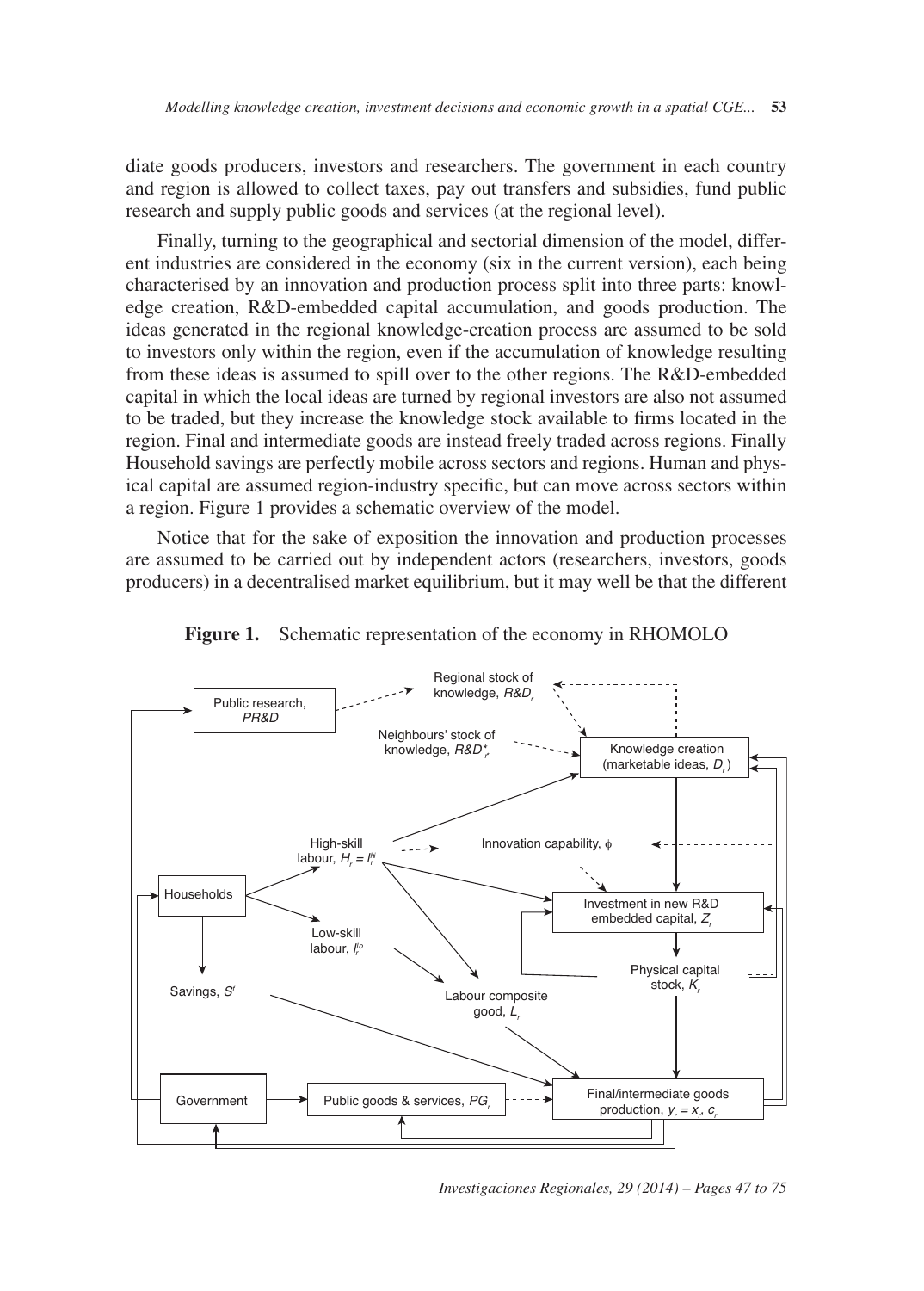activities are undertaken by agents within the boundaries of the same organisation (for example, a large innovative firm). Indeed, as shown in the following sections, the exchanges between researchers and investors and between investors and goods producers are assumed to happen under perfect competition, which means that prices emerging from the transactions equal costs and thus the process can be equally interpreted as describing transfer pricing within the same company. This approach has the advantage of allowing us to abstract from the differences between innovations and investments happening within firms and accounted at the cost value or purchased from specialised firms, which is a type of information often not available in input/ output tables. The incentives for researchers, investors, goods producers to create ideas, capital and final goods are depend on the remuneration of their human capital provision, which equalises in the three processes in each region.

## **2. The knowledge-creation process**

empirical proxy is patents),  $D_r$  and selling them to local investors<sup>3</sup>. The production of The economy consists of *R* regions referred to as *r* or *q*, that are part of *M* countries referred to as *m.* In each industry *ind* and region *r*, the knowledge creation activity is carried out by researchers (part of the high-skilled workforce), producing ideas (whose ideas requires the use of human capital  $(H_{R\&D_r})$ , intermediates  $(X_{R\&D_r})$  and R&D-embedded capital  $(K_{R\&D_r})$ , augmented by regionally available stock of knowledge in the region, ρ*r*, which includes locally accumulated knowledge, *R&Dr*, and spillovers from other regions,  $R&D_{r^*}$ , approximated by cross-citations in patent applications, so that

$$
\rho_r = \sum_{r^* = 1}^R (R \& D_{r^*})^{\frac{1}{d_{r,r^*}}} \tag{1}
$$

regions,  $d_r$  (equal to 1 for local knowledge, i.e.  $r^* = r$ )<sup>4</sup>. The process of creating new where the stock of knowledge from other regions is weighted by a gravity parameter related to a measure of the extent of knowledge spillovers between each pair of knowledge is modelled as a production function such as the following:

$$
D_r = \zeta_{R\&D,r}(\rho_r)^{\omega_{R\&D}}(H_{R\&D,r})^{\epsilon_{H_{R\&D}}}(X_{R\&D,r})^{\epsilon_{H_{R\&D}}}
$$
(2)

where  $H_{R\&D,r}$  represent the part of regional high-skilled labour employed as researchers, and  $K_{R\&D,r}$  and  $X_{R\&D,r}$ , respectively, the *R&D-embedded capital stock* rented and

<sup>&</sup>lt;sup>3</sup> Notice that region-level elements by the subscript *r* and country-level elements are signalled by the subscript *m* throughout the text. Activities concerning knowledge production and investment have subscripts *R&D* and *I*, respectively. For a full list of parameters, identifiers and variables used in the paper, see Annex I to IV.<br><sup>4</sup> There are different ways in which knowledge spillovers can be measured, ranging from direct

knowledge exchange measures such as cross citations in patents to indirect measures such as volumes of bilateral trade or transport costs.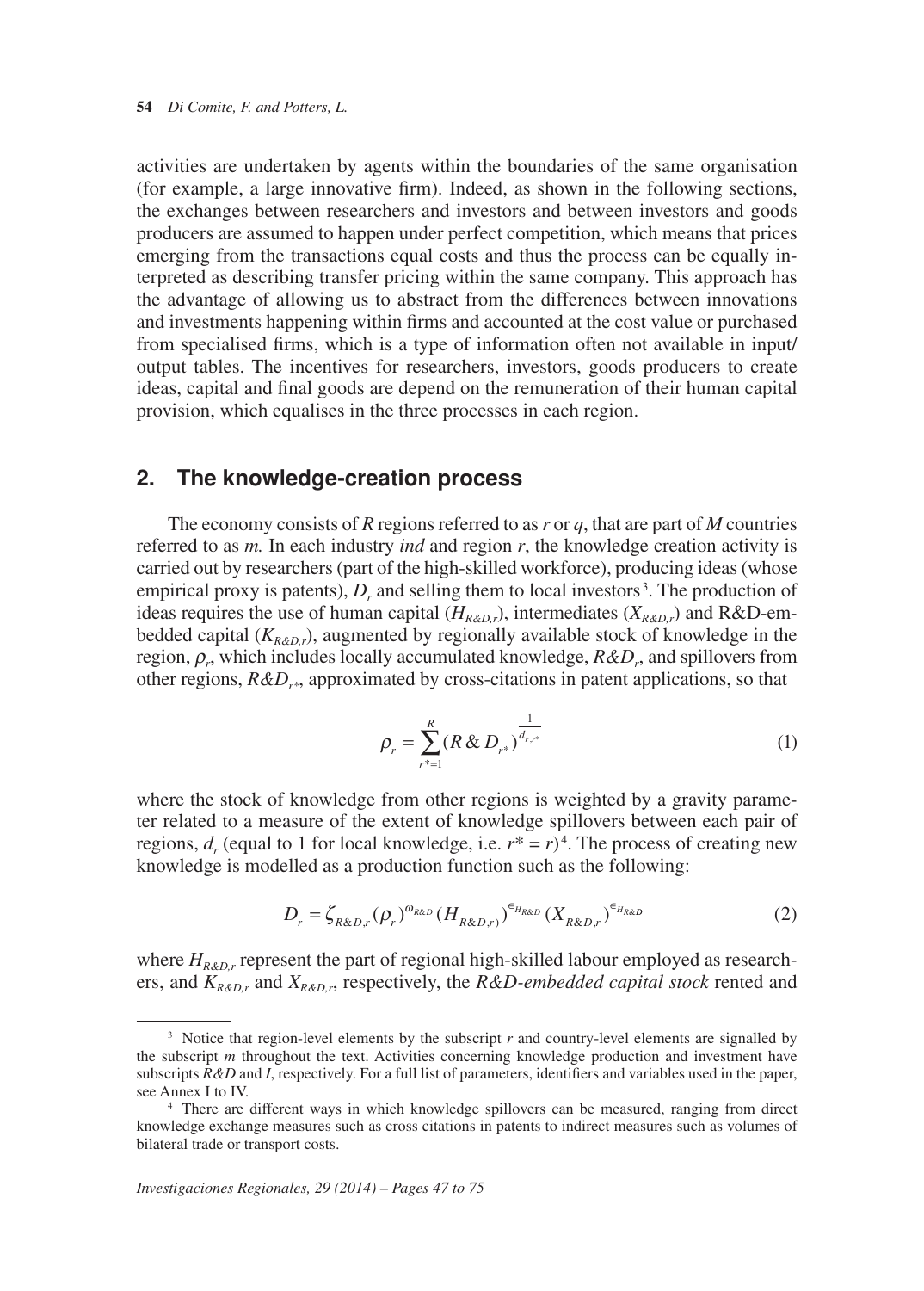can be calibrated using the Community Innovation Survey (CIS)<sup>5</sup> data and Social Accounting Matrices  $(SAMs)<sup>6</sup>$ , which can be used also to estimate the productivity capital by region, the ISCED levels<sup> $7$ </sup> of the employees are applied, where ISCED intermediates consumed for creating knowledge. The parameters  $\epsilon_{H_{R\&D}}$ , and  $\epsilon_{X_{R\&D}}$ level of the regional knowledge creation process as captured by the parameter  $\zeta_{R\&D,r}$ . The parameter  $\omega_{\kappa_{\ell D}}$  can be interpreted as the regional absorptive capacity of the immaterial knowledge stock,  $\rho_r$ , which can be approximated by the stock of ideas of each region, calculated by applying the Perpetual Inventory Method on the number of patent applications as provided at Eurostat. For the different skill levels of human levels 5+6 represent the high-skilled labour force. As for the bundle of intermediates, they can be measured as

$$
X_{R\&D,r} = \left(\sum_{ind=1}^{IND} \sum_{q=1}^{R_m} \sum_{i=1}^{N_r} (\beta_{r,ind})^{\sigma} (x_{R\&D,r}^{i,q,ind})^{1-\sigma}\right)^{\frac{1}{1-\sigma}}
$$
(3)

where  $x_{R\&D}^{i,q,\text{ind}}$  is the quantity of (R&D) intermediates used by researchers in region and bought from firm in industry of region and the relative importance of each industry's output in the production process is  $\beta_{\text{rind}}$ .

The ideas generation function at the regional level  $D<sub>r</sub>$  can then be seen as a Cobb-Douglas production function of high skilled labour *HR&D,r*, R&D-embedded capital  $K_{R\&D,r}$ , and intermediates  $X_{R\&D,r}$ . This means that returns to scale are decreasing in each factor, taken in isolation (such as the  $R&D$  stock), but constant with respect to the combination of all the factors, as ensured by the condition

$$
\epsilon_{H_{R\&D}} + \epsilon_{K_{R\&D}} + \epsilon_{X_{R\&D}} = 1. \tag{4}
$$

rable to intermediates and final goods)<sup>8</sup>. This assumption, combined with the lack of The ideas produced in the private domain are then sold to investors located in the region where they are produced (i.e., there is no interregional trade of ideas compabarriers to entry in creating knowledge, implies that each idea is sold at its marginal

<sup>&</sup>lt;sup>5</sup> The CIS offers country level data —obtained from questionnaires for individual firms— on the total innovation inputs per country: internal R&D (proxy for, since the main share for internal R&D consist of wages for researchers), external R&D (both outsourced R&D activities and acquisition of external knowledge and a proxy for) and acquisition of machinery and equipment (proxy for). For the missing countries we applied average shares. For DK we took the average of FI, SE and NO. For GR the average shares of ES, IT and PT. For the UK the average shares of DE, NL and FR were taken.<br><sup>6</sup> See Potters *et al.* (2014) and Thissen *et al.* (2014) for a more detailed description of the construc-

tion and regionalisation of the Social Accounting Matrices for RHOMOLO.<br><sup>7</sup> International Standard of Classification of Education (ISCED) levels are go from level 0 (pre-pri-

mary education) to level 6 (tertiary education —e.g. PhD). For the distinction between low, medium and high skilled labour we will refer respectively to the levels 0-2, 3+4 and 5+6.<br><sup>8</sup> Since the aim of the model is to capture an innovation process that can happen either inside the

boundaries of a firm or in a competitive market environment, ideas are implicitly assumed to be perfectly substitutable, which is of course a simplification but it allows us to keep the model general and tractable. In addition, there are no extensive, comparable datasets on the market value of patents.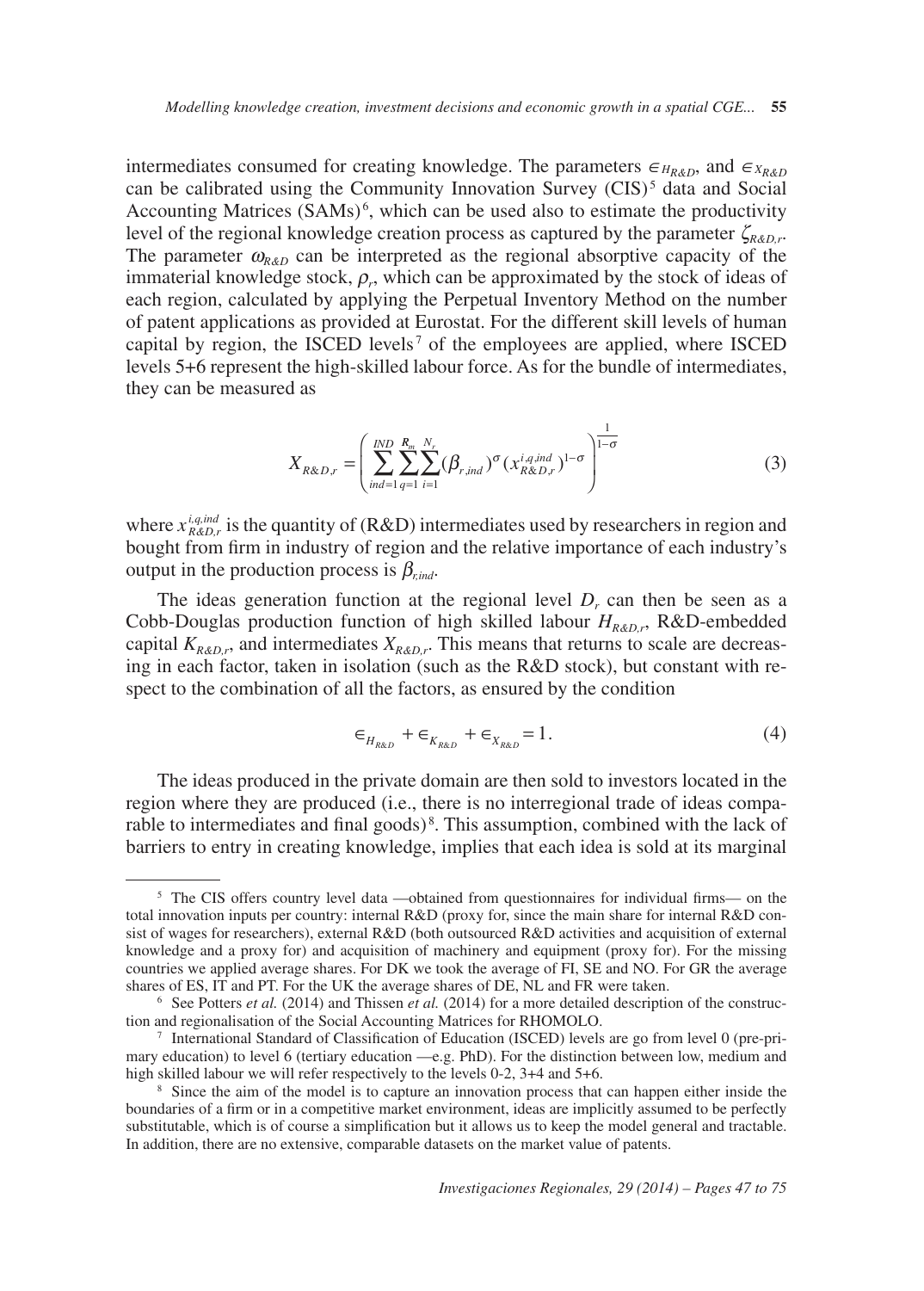costs of production and the quantity supplied depends on the availability of researchers, whose human capital has to be remunerated equally in the different activities in which it can be employed (i.e., as researchers, investors or employee in the final goods sector). This means that the supply of regional ideas ultimately depends on the skill level of the inhabitants of the region, on its R&D-embedded capital and access to intermediates, in addition to the available stock of knowledge.

The knowledge stocks in each region are assumed to increase with the development of marketable ideas produced in the private domain,  $D<sub>r</sub>$ , and from ideas issued from public research,  $DP_r$ , with region-time-specific efficiency  $u_r$ . In addition, to capture the idea that old productive ideas may become obsolete and need to be replaced by new ones, the stock of ideas is assumed to depreciate at a constant rate,  $\delta_{R\&D}$ , assumed invariant across time and countries for simplicity. Formally, adding the time dimension, *t*:

$$
R \& D_{r,t} = (1 - \delta_{R\&D}) \, R \& D_{r,t-1} + D_{r,t} + u_r D P_{r,t}.
$$
 (5)

Notice that the R&D stock so computed directly enters into the flow of new knowledge generated in region and in the neighbouring regions with decreasing returns. Also the flow of new ideas from public research,  $DP_{r}$ , is produced using the same technology as the flow of ideas in the private sector, scaled down by a region-specific parameter  $u_r$  capturing heterogeneities in the efficiency of public research as for example from the Quality of Government indicators (Charron *et al.,* 2012) or the Regional Innovation Scoreboard (2014). As for public research, the total amount invested in each region in hiring researchers, buying intermediates and renting R&D-embedded capital to produce ideas is financed by the national and regional government budgets, the former indicated as *PR*&*D<sup>m</sup> <sup>r</sup>* and the latter as *PR*&*Dr*. Hence, for a given level *PR*&*D* the total output of public research is

$$
DP_r = \frac{(PR\&D_r + PR\&D_r^m) u_r \zeta_{R\&D_r} (\rho_r)^{\omega_{R\&D}}}{\left(\frac{w_{R\&D_r}(1+t_{r,R\&D}^w)}{\epsilon_{H_{R\&D}}}\right)^{\epsilon_{H_{R\&D}}}\left(\frac{p_{R\&D_r}^k(1+t_{r,R\&D}^k)}{\epsilon_{K_{R\&D}}}\right)^{\epsilon_{K_{R\&D}}}\left(\frac{P_{R\&D_r}^x(1+t_{r,R\&D}^k)}{\epsilon_{K_{R\&D}}}\right)^{\epsilon_{H_{R\&D}}}
$$
(6)

, where  $w_{R\&D,m}$  and  $p^k_{R\&D,r}$  are the rental price of labour and capital. In addition,  $t^w_{R\&D}$ , *t*<sup>*k*</sup><sub>*r,R&D*</sub> and *t*<sup>*x*</sup><sub>*r,R&D*</sub> are regional taxes or subsidies correspondingly on researchers' wages, rented capital and consumed intermediates. Regional governments are thus allowed to tax or subsidise inputs and outputs in the R&D sector.  $P_{R\&D,r}^x$  is the price index of the bundle of intermediates:

$$
P_{R\&D,r}^{x} = \left(\sum_{ind=1}^{IND} \sum_{r=1}^{R_m} \sum_{i=1}^{N_{ind,q}} (\beta_{r,ind})^{\sigma} (p_{R\&D,i,r}^{x,ind})^{1-\sigma}\right)^{\frac{\sigma-1}{\sigma}}
$$
(7)

where  $\beta_{\text{r,ind}}$  is the relative importance of each industry's output in the production process and  $p_{\text{R&D},i}^{\text{x,ind}}$  the price of intermediate used by researchers in region *r* and bought

*Investigaciones Regionales, 29 (2014) – Pages 47 to 75*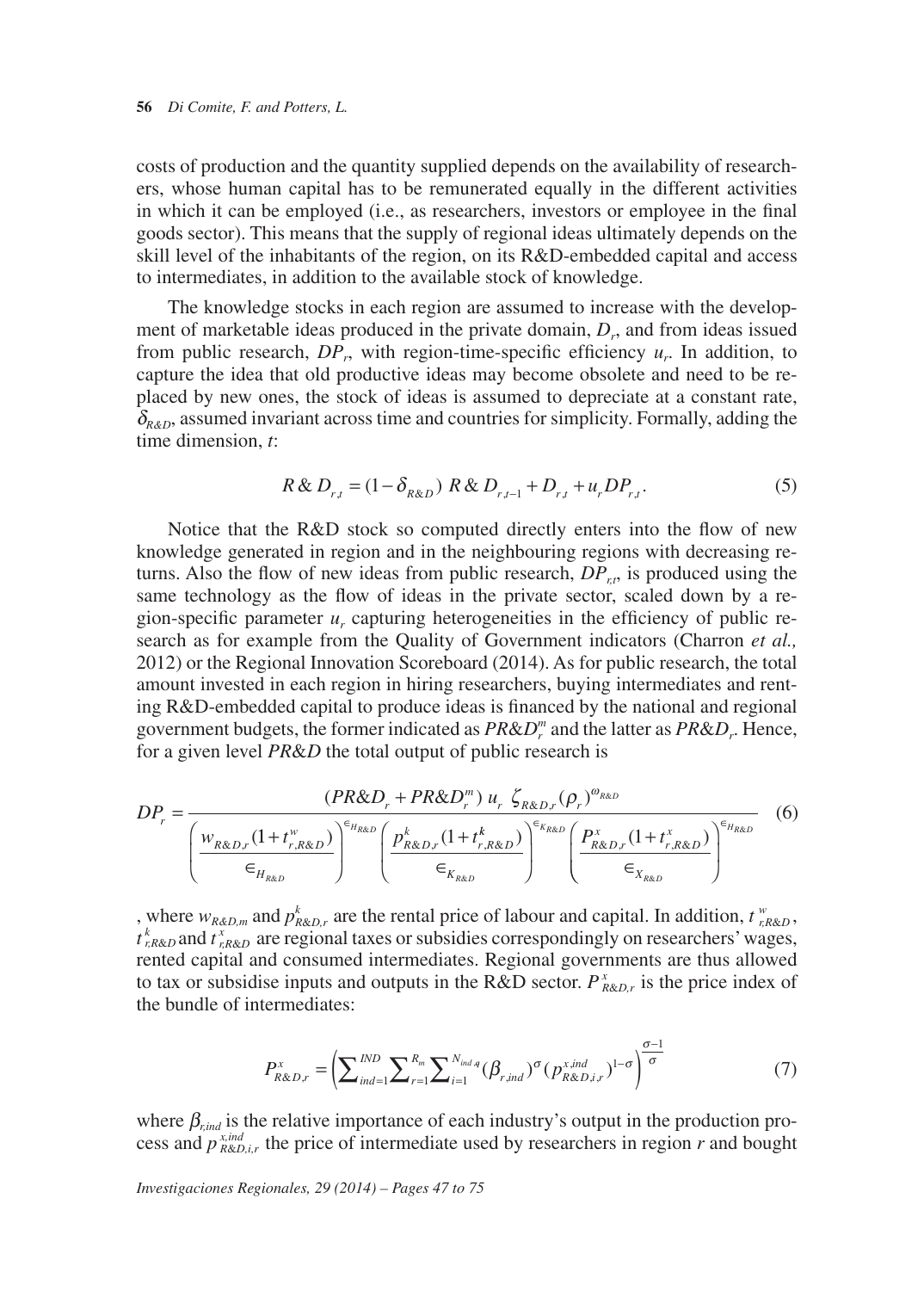*Modelling knowledge creation, investment decisions and economic growth in a spatial CGE...* **57** 

from firm *i* in industry *ind* of region *q* and the relative importance of each industry's output in the production process is  $\beta_{\text{rad}}$ .

Since in equilibrium private researchers are indifferent between working in the knowledge-creation process or in other activities of the economy and a competitive market for ideas drives profit to zero, profit maximization of the knowledge-creation process yields the following price:

$$
P_{D,r} = \frac{\left(\frac{w_{R\&D,r}(1+t_{r,R\&D}^{w}}{\epsilon_{H_{R\&D}}}\right)^{\epsilon_{H_{R\&D}}}\left(\frac{p_{R\&D,r}^{k}(1+t_{r,R\&D}^{k})}{\epsilon_{K_{R\&D}}}\right)^{\epsilon_{K\&D,r}(1+t_{r,R\&D}^{x})}\left(\frac{p_{R\&D,r}^{x}(1+t_{r,R\&D}^{x})}{\epsilon_{K_{R\&D}}}\right)^{\epsilon_{K\&D,r}}(8)
$$

where  $p_{D,r}$  is the price of ideas in region *r*. Regional governments are thus allowed to tax or subsidise inputs and outputs in the R&D sector.

## **3. The R&D-embedded capital production process**

Turning to the regional investors, after having purchased the ideas, they use an interregional bundle of intermediates and rent local R&D-embedded capital and human capital to generate new R&D-embedded capital, increasing the regional stock. Since capital is not traded across regions but used for production and is rented only to the productive sectors of the regions where it is created, it represents one of the key sources of heterogeneity of economic outcomes across regions (together with human capital and the geographic location of the region).

In order to produce new R&D-embedded capital, investors buy all the ideas produced in the region, *Dr*, even if only a part of them are successfully transformed into successful ideas,  $V_{I_r}$ , depending on an endogenous regional innovation capacity  $\phi_r$ .

$$
V_{I,r} = D_r^{\phi_r}.
$$
\n<sup>(9)</sup>

The rate of success in turning an idea into new R&D-embedded capital is determined by

$$
\phi_r = \frac{KP_r}{KP_{EU}} \frac{HP_r}{HP_{EU}} \left(\frac{K_r}{K_{EU}}\right)^{\lambda} \left(\frac{H_r}{H_{EU}}\right)^{1-\lambda}
$$
(10)

where is the amount of R&D-embedded capital in region  $r(K<sub>r</sub>)$  and in the whole EU  $(K_{EU})$ ; is the number of high-skilled workers (approximated by the number of employees with education level ISCED 5+6) in region  $r(H_r)$  and in the EU ( $H_{\text{EU}}$ ). In addition, regional human capital and R&D-embedded capital endowments are also considered in per capita terms (*HPr* and *KPr*), where per capita variables are expressed as follows: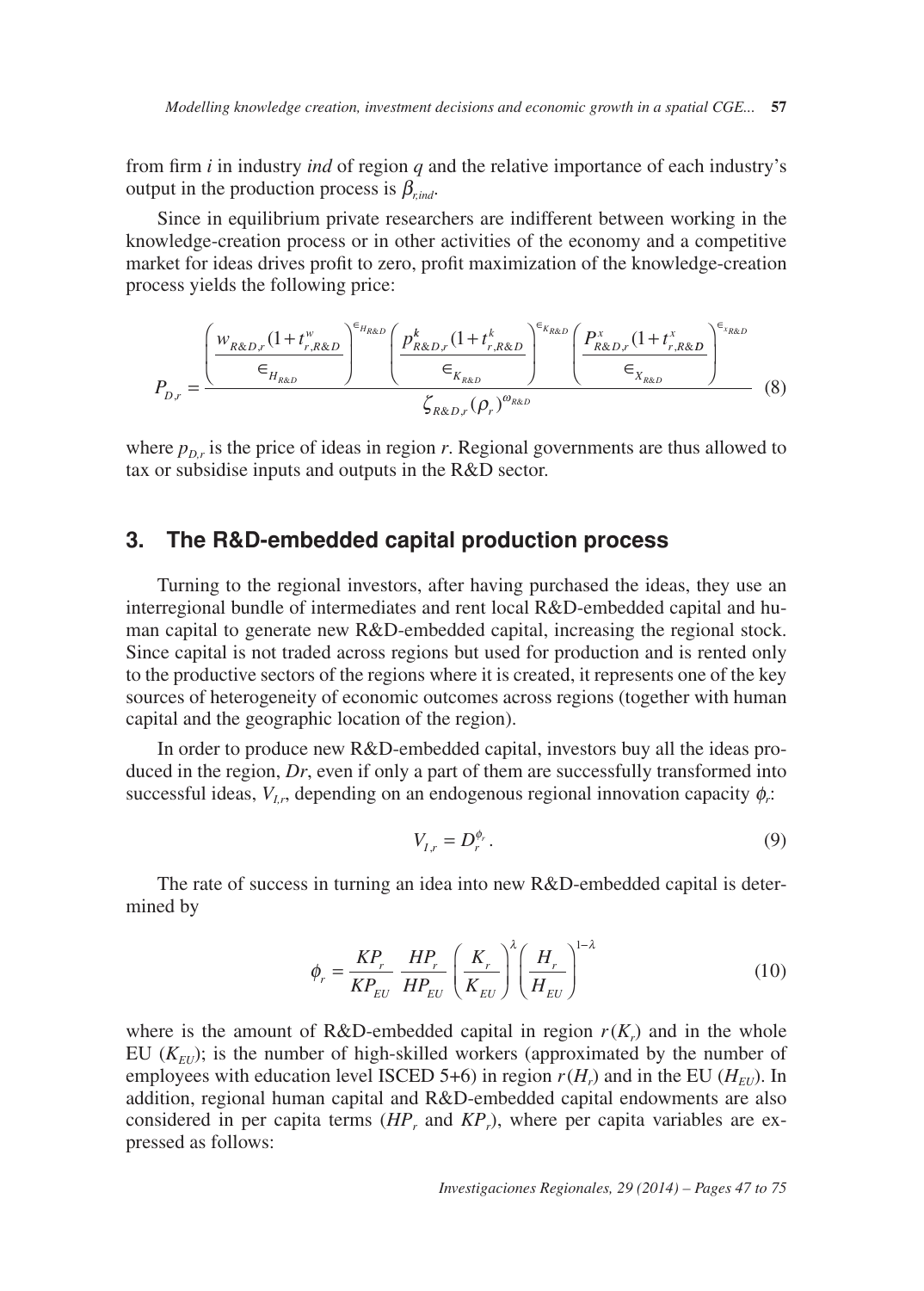#### **58** *Di Comite, F. and Potters, L.*

$$
KP_r = \frac{K_r}{Pop_r} \quad ; \quad HP_r = \frac{H_r}{Pop_r}.\tag{11}
$$

ticular country vis-à-vis the rest of the  $EU^9$ . The intuition is that absolute concentration This specification is used to capture the key role played by the social interactions and a critical mass of investments in the innovation process by taking into account the relative endowment and absolute concentration of human and physical capital in a parmay matter per se, as it increases the probability of productive interactions, imitation and productive complementarities, however also the relative endowment is important because richer regions (hosting a more than proportional share of capital and skilled labour vis-à-vis the rest of the EU) may still be very innovative because of factors related to the higher factor availability which are not captured in the model (as for example better education system because of a higher pool of skilled workers, or a more effective allocation of investments due to successful entrepreneurship history in the region).

regional R&D-embedded capital stock,  $K_r$ , depreciating at rate  $\delta_K^{10}$ . The stock is thus Regional investors produce new R&D-embedded capital *Zr,*which increases the assumed to be owned by the investors, who rent it to final goods and producers. At time *t*, the regional capital stock owned by investors can then be computed as:

$$
K_{r,t} = K_{r,t-1}(1 - \delta_K) + Z_{r,t}.
$$
\n(12)

The investors in each region produce new capital by combining a bundle of inputs that can be traded across regions and locally available inputs. Considering all the investors in the region, the production of new R&D-embedded capital can be written as:

$$
Z_r = V_{I,r} \zeta_{I,r} (K_{I,r})^{\epsilon_{K_I}} (H_{I,r})^{\epsilon_{H_I}} (X_{I,r})^{\epsilon_{X_I}}
$$
\n(13)

where  $K_{I,r}$ , and  $H_{I,r}$  are the amounts of local R&D-embedded and human capital rented to the investors  $X_{I_r}$  and captures the quantity of intermediate goods used by the investors in region *r*. The shares of each type of input are estimated based on the SAMs. The productivity level is captured by the parameter  $\zeta_i$ , which can be estimated based on micro-level studies such as Ortega-Argilés *et al.* (2011). The bundle of intermediates is computed as:

$$
X_{I,r} = \left(\sum_{ind=1}^{IND} \sum_{q=1}^{R_m} \sum_{i=1}^{N_r} (\beta_{r,ind})^{\sigma} (x_{I,r}^{i,q,ind})^{1-\sigma}\right)^{\frac{1}{1-\sigma}}
$$
(14)

<sup>9</sup> For detailed analyses and literature of the impact of social agglomeration and clustering on the innovation capability, see Crescenzi *et al.* (2007), Storper and Venables (2004), Porter (2000) and Varga (2000).

<sup>10</sup> The initial capital stock is calculated from the regional Social Accounting Matrices by assuming that the new capital generated is exactly what is needed to keep the system on a steady state growth path.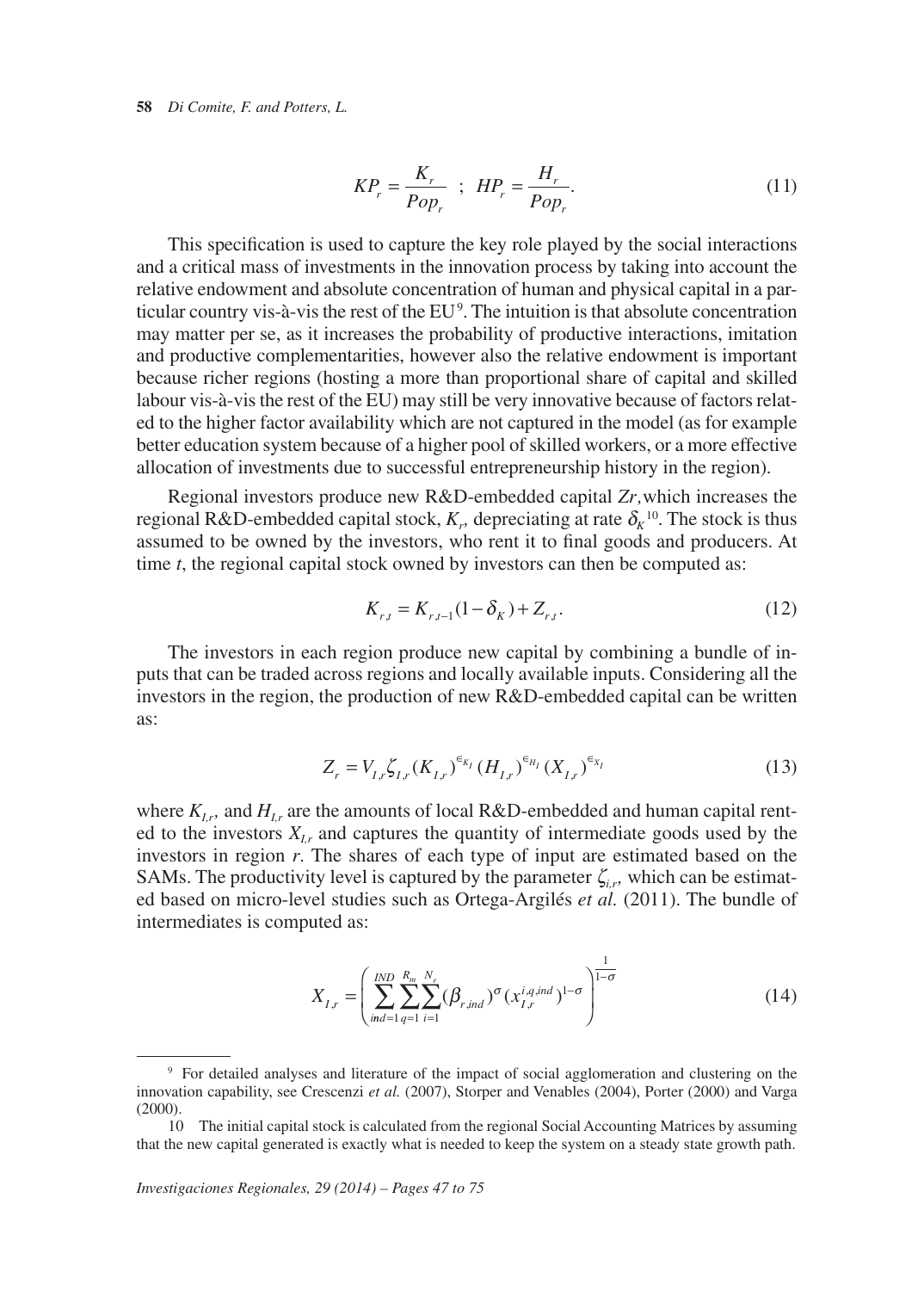where  $x_{Lr}^{i,q,ind}$  is the quantity of intermediates used by investors in region *r* and bought from firm *i* in industry *ind* of region *q* and the relative importance of each industry's output in the production process is  $\beta_{\text{right}}$ . Constant returns to scale in the inputs are ensured by the condition:

$$
\epsilon_{K_1} + \epsilon_{H_1} + \epsilon_{X_1} = 1.
$$
 (15)

periods of the fixed cost of purchasing the idea<sup>11</sup>. For the sake of tractability, the of the existing stock, i.e.  $p_r^k = p_{i,r}^{k}$  12. The price of the newly produced units of capital R&D-embedded capital is assumed not to be differentiated and therefore the competitive market price investors are able to charge  $p_{ir}^z$  equals their marginal costs of production plus the amortisation over the expected quantities produced in the  $1/\delta_{\rm M1}$ rental price of new R&D-embedded capital is assumed to be equal to the rental price consistent with zero profits at the industry level can then be written as:

$$
p_{I,r}^{z} = \frac{\left(\frac{p_{I,r}^{k}(1+t_{I,r}^{k})}{\epsilon_{K_{I}}}\right)^{\epsilon_{K_{I}}}\left(\frac{w_{I,r}^{hi}(1+t_{I,r}^{w})}{\epsilon_{K_{I}}}\right)^{\epsilon_{H_{I}}}\left(\frac{p_{I,r}^{x}(1+t_{I,r}^{x})}{\epsilon_{K_{I}}}\right)^{\epsilon_{K_{I}}}}{\zeta_{I,r}(1+t_{r}^{z})} + \frac{p_{m}^{D}D_{r}(1+t_{r}^{D})\phi_{r}\delta_{N_{I}}}{Z_{r}(1+t_{r}^{z})}
$$
(16)

where the first terms accounts for the marginal costs of production and the second term for the fixed costs of buying  $D_r$  ideas, at  $p_r^D$  price, with a probability of turning them into R&D-embedded capital of  $\phi_r$ . These fixed costs are then distributed over  $Z_r$  new units of R&D-embedded capital produced for  $1/\delta_{N_I}$  periods, net of taxes and subsidies. Concerning the first term,  $p_{i,r}^z$  is the price of renting the R&D-embedded capital  $(K_{LT})$  used in the production process,  $w_{LT}^{hi}$  is the wage of investors in region *r* and  $P_{I_r}^x$  is the price index of the bundle of intermediates ( $X_{I_r}$ ) bought as inputs from the different industries. The price index of the intermediates reflects the factory pric es of individual intermediate goods,  $p_{iI}^{x,q,ind}$ , their trade costs incurred to ship goods from region *q* to *r*,  $\tau_{q,r,ind}$ , and the relative importance of each industry's output in the R&D-embedded capital production process, β*q,r,ind*:

$$
P_{I,r}^{x} \left( \sum_{ind=1}^{IND} \sum_{q=1}^{R} \sum_{i=1}^{N_{ind,q}} (\beta_{r,ind})^{\sigma} (p_{i,I}^{x,q,ind} \tau_{q,r,ind})^{1-\sigma} \right)^{\frac{1}{1-\sigma}}.
$$
 (17)

The regional government can tax or subsidise inputs and outputs used in process. The new R&D-embedded capital can be taxed or subsidised at rate  $t_{Z,r}$ , investors' labour at rate  $t_{w,l,r}$ , R&D-embedded capital rental at rate  $t_{k,l,r}$ , intermediates' purchase at rate  $t_{x,l,r}$  and ideas at rate  $t_{R&D,r}$ .

<sup>&</sup>lt;sup>11</sup> Implicitly, this amounts to assuming that the investors can use the operating profits on ideas bought in previous periods to buy the new ones.<br><sup>12</sup> In order to keep the model tractable, it is assumed that agents are myopic and expect prices and

output to be stable over time, even after temporary shocks.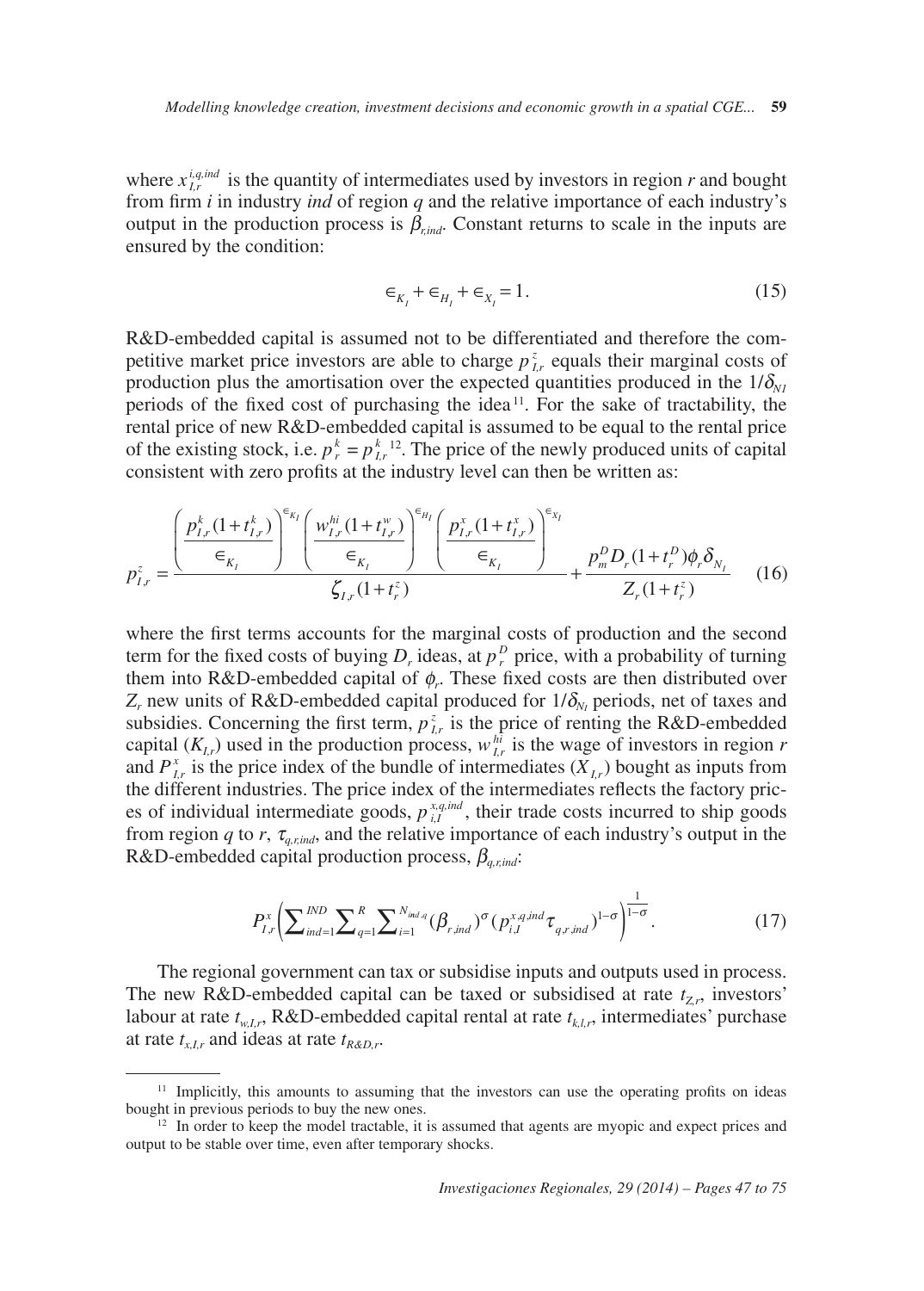## **4. Regional final and intermediate goods production**

 $i_r$ ,  $j_r \in N_r$ . Their output  $(y_{i,r})$  is defined as  $c_{i,r}$  when used for final consumption, when Firms in each region produce goods for final consumption (for consumers and governments) and intermediate consumption (for other firms, investors and researchers) by employing local labour, R&D-embedded capital and intermediates, the latter being also imported from other regions' producers. Firms producing goods are indicated as used to produce ideas,  $x_{i,r}$ , when used to produce R&D-embedded capital,  $x_{i,r}$  when used to produce other goods and  $x_G$ , when used to produce regional public goods.

 aggregate CES bundle of low- and high-skilled regional labour 13, *Li,r*; a bundle of imperfectly substitutable intermediates  $X_{i,r}$  from producer  $j \neq i$  from within the same *region r* and other regions *q* from each industry *ind*  $\in$  *IND*, weighted by an indus-The production process is represented by a Cobb-Douglas combination of an try-region-specific preference parameter, β*r,ind*; and a stock of undifferentiated regional R&D-embedded capital  $K_{i,r}$ . In addition, each region is associated with a specific manufacturing productivity level,  $\zeta_{ir}$ , and has access to different public goods and services provided by the regional government  $(PG<sub>r</sub>)$  and by the national government  $(PG<sub>r</sub><sup>m</sup>)$  by combining available intermediates with a region-specific efficiency level. Finally, a fixed amount of financial capital, *FCi,r* is needed to set up firms. This is financed by the households' savings stock in the EU, which is rented from regional entrepreneurs. The production function for the regional final and intermediate good firms can then be written as follows:

$$
y_{i,r} = \zeta_{i,r} G S_{m,r}^{\epsilon_{G_m}} G S_r^{\epsilon_{G_r}} X_{i,r}^{\epsilon_{X_i}} K_{i,r}^{\epsilon_{X_i}} L_{i,r}^{\epsilon_{L_i}} - F C_{i,r}
$$
(18)

where:

$$
L_{i,r} = \left(\sum_{e = l_o, hi} \gamma_e (l_{i,r}^e)^\sigma\right)^{\frac{1}{\sigma}}
$$
\n(19)

where  $l_{i,r}^e$  is the amount of labour of skill level  $e = l_o$ , *hi* (respectively, low and high) used in the final goods sector of region  $r$ . The term  $\gamma_e$  represents the relative contribution of each skill level in the overall bundle of labour used in the final goods sector;

$$
X_{i,r} = \left(\sum_{ind=1}^{IND} \sum_{q=1}^{R_m} \sum_{j=1}^{N_{ind,q}} (\beta_{r,ind})^{\sigma} (x_{i,r}^{j,q,ind})^{1-\sigma}\right)^{\frac{1}{1-\sigma}}
$$
(20)

where  $x_{ir}^{i,q,ind}$  is the quantity of intermediates bought in the final goods sector of region *r* from firm *j* in industry of region *q* and  $\beta_{\text{rind}}$  the relative importance of each industry's intermediate in the production process of regional public goods and services:

<sup>&</sup>lt;sup>13</sup> Data on low skilled (ISCED level 0-2) and medium skilled (ISCED levels 3-4) come —just as high skilled labour— from the EUROSTAT database.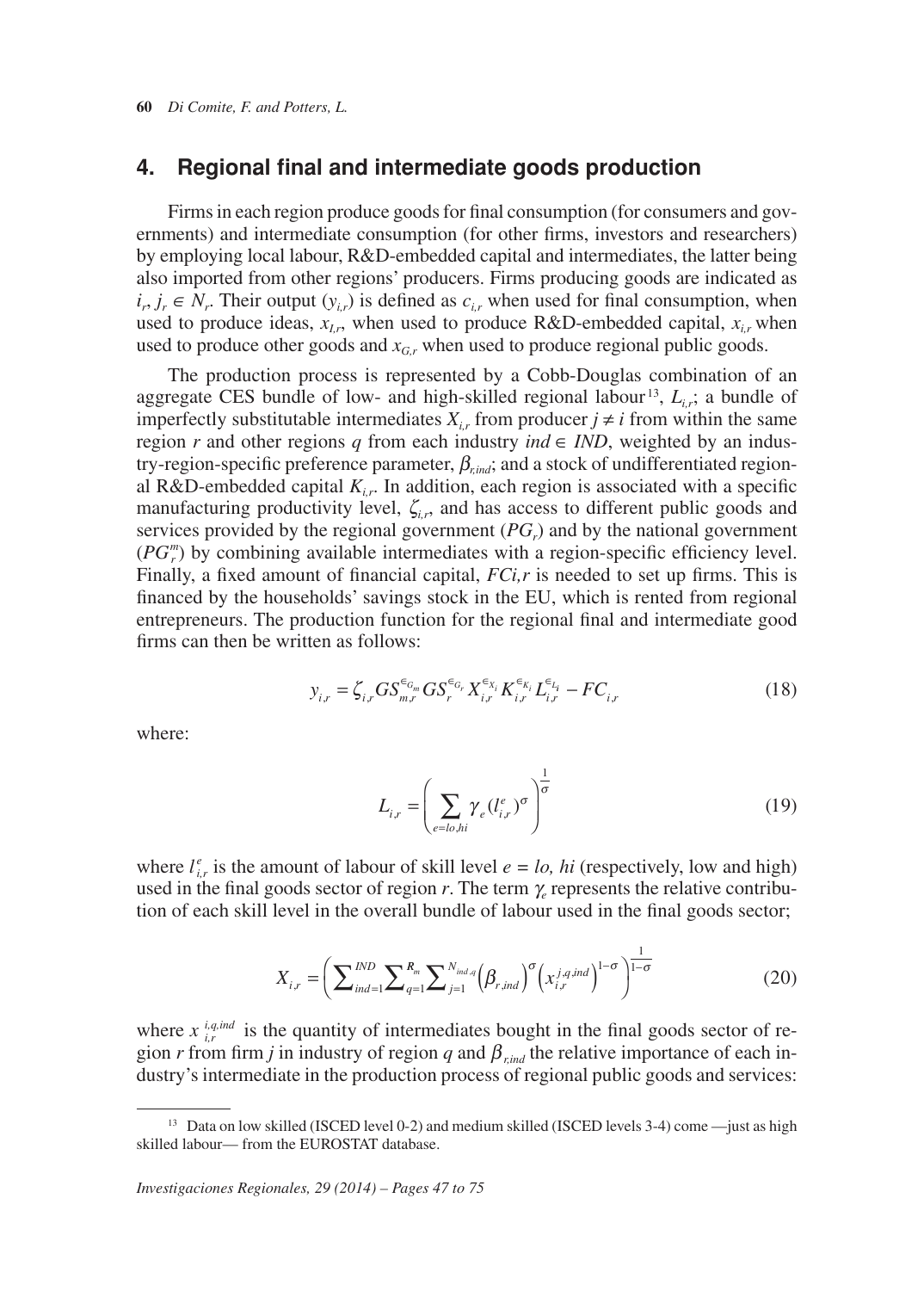*Modelling knowledge creation, investment decisions and economic growth in a spatial CGE...* **61** 

$$
GS_r = \zeta_{G,r} \left( \sum_{ind=1}^{IND} \sum_{q=1}^{R_m} \sum_{i=1}^{N_r} (\beta_{r,ind})^{\sigma} (x_{G,r}^{i,q,ind})^{1-\sigma} \right)^{\frac{1}{1-\sigma}}
$$
(21)

1

 the Quality of Government indicator as developed by Charron *et al.* (2012) 14. Public where  $x \, \frac{\partial q_i \, \text{ind}}{\partial r}$  is the quantity of intermediates bought from firm *i* in industry *ind* of region *q* to produce public goods and services, *GS*, in region *r*. The term  $\zeta_{Gr}$  captures the efficiency of public expenditures at the regional level and is approximated by goods and services are non-rival and are freely provided to private companies. Their supply depends on an exogenously given amount of resources,  $E_{G,r}$ , financed by the regional government budget, which is calibrated using government spending as reported in the regional Social Accounting Matrices. The amount of regional public goods and services provided can be computed as

$$
GS_r = \frac{E_{G,r}\zeta_{G,r}}{P_{G,r}^x \left(1 + t_{i,r}^x\right)}\tag{22}
$$

1

where

$$
P_{G,r}^{x} = \left(\sum_{q=1}^{R} \sum_{ind=1}^{IND} \sum_{i=1}^{Ng,r} (\beta_{r,ind})^{\sigma} \left(p_{G,r}^{i,q,ind} \tau_{q,r,ind}\right)^{1-\sigma}\right)^{1-\sigma}.
$$
 (23)

As for the provision of goods and services at the national level, a similar logic applies, with

$$
GS_m = \zeta_{G,m} \left( \sum_{ind=1}^{IND} \sum_{q=1}^{R_m} \sum_{i=1}^{N_r} \left( \beta_{r,ind} \right)^{\sigma} \left( x_{G,m}^{i,q,ind} \right)^{1-\sigma} \right)^{\frac{1}{1-\sigma}}
$$
(24)

And, an exogenously given amount of national resources devoted to the provision of public goods and services,  $E_{GP}$ , the total amount produced in country *m* is

$$
GS_m = \frac{E_{G,r} \, \zeta_{G,m}}{P_{G,m}^*} \,, \tag{25}
$$

where

$$
P_{G,m}^{x} = \left(\sum_{q=1}^{R} \sum_{ind=1}^{IND} \sum_{i=1}^{Ng,r} (\beta_{r,ind})^{\sigma} (p_{G,m}^{i,q,ind})^{1-\sigma}\right)^{\frac{1}{1-\sigma}}.
$$
 (26)

<sup>&</sup>lt;sup>14</sup> This QoG indicator has been constructed by combining national indicators on corruption, rule of law, government effectiveness and accountability from the World Bank's World Governance Indicators data with regional indicators obtained from a EU wide survey of 34 000 inhabitants in 172 NUTS1 and NUTS2 regions.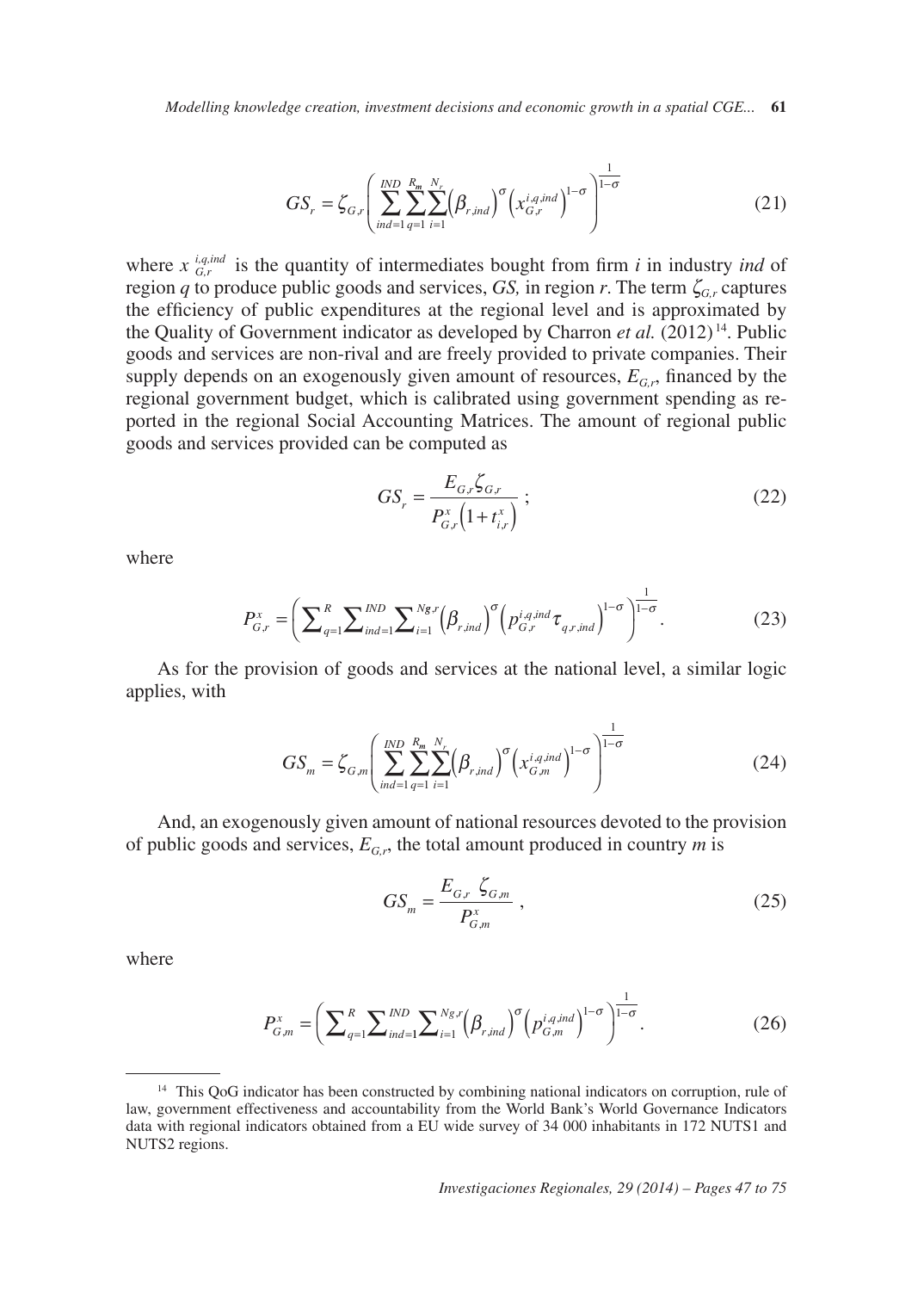#### **62** *Di Comite, F. and Potters, L.*

The amount of national public goods allocated to region can thus be measured as

$$
GS_{m,r} = GS_m \frac{Pop_r}{Pop_m},\tag{27}
$$

Again, to ensure constant returns to scale in the inputs, the following condition should hold:

$$
\epsilon_{G_m} + \epsilon_{G_r} + \epsilon_{X_i} + \epsilon_{K_i} + \epsilon_{L_i} = 1.
$$
 (28)

1

The preferences of final goods consumers  $U(Cr)$  are expressed by a standard CES utility function. For the sake of tractability, the substitutability between varieties is equal to the substitutability between intermediate inputs in the different sectors of the economy:

$$
U(C_r) = \left(\sum_{ind=1}^{IND} \sum_{q=1}^{R} \sum_{i=1}^{N_{s,q}} \beta_{r,ind} \left(c_r^{i,q,ind}\right)^{1-\sigma}\right)^{\frac{1}{1-\sigma}}
$$
(29)

EU regions and the rest of the world,  $q \in R$ , of each *ind* ∈ *IND* industry, each weightwhere the representative consumer in region  $r \in R$  buys  $i \in N_r$  varieties from all the ed by an industry-region-specific preference parameter, β*r,ind* 15. The budget constraint for household in region *r* is

$$
\sum_{ind=1}^{IND} \sum_{q=1}^{R} \sum_{i=1}^{N_r} \left[ p_{c,r}^{q,i,ind} \left( 1 + t_{c,r} \right) \tau_{q,r,ind} \right] c_r^{i,q,ind} = l_{h,r}^c \tag{30}
$$

where  $I_{hr}^c$  is the part of income used for consumption, measured as a constant share of total income  $(1 - s_r)$  the rest going to savings:

$$
l_{h,r}^c = (1 - s_r)I_{h,r}
$$
\n(31)

1

given iceberg bilateral trade costs  $\tau_{q,r,ind} > 1$  is: The resulting price index in region *r* for final consumption goods (indexed by *c*),

$$
P_r^c = \left(\sum_{ind=1}^{IND} \sum_{q=1}^R \sum_{i=1}^{N_{sq}} (\beta_{r,ind})^{\sigma} \left(p_{c,r}^{i,q,ind} \tau_{q,r,ind}\right)^{1-\sigma}\right)^{\frac{1}{1-\sigma}}
$$
(32)

where  $t_{\text{rind}}$  are consumption taxes or subsidies for industry *ind* in region  $r$ . The resulting consumption of variety *i* produced in region *q* and sold in region *r* for industry *ind* is equal to:

<sup>&</sup>lt;sup>15</sup> Notice that the same parameter is used to capture the relative importance of each industry's output in the production process and the industry-region-specific preference parameter. While a simplification, it makes the model more tractable, easier to calibrate and is a standard assumption in the literature with vertical linkages.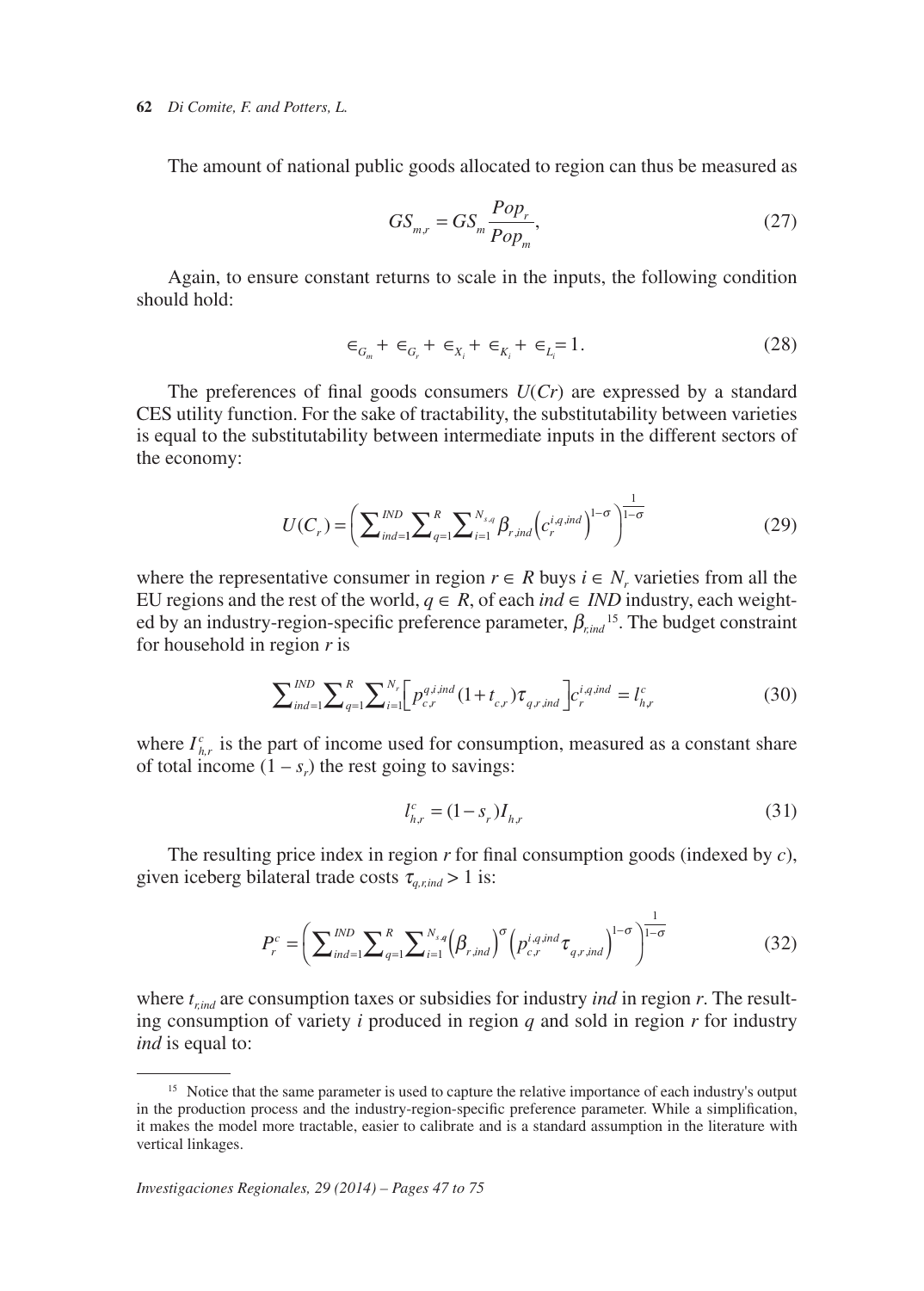*Modelling knowledge creation, investment decisions and economic growth in a spatial CGE...* **63** 

$$
c_r^{i,q,ind} = \left(\frac{\frac{1}{\beta_{r,ind}} p_{c,r}^{q,i,ind} (1+t_{c,r}) \tau_{q,r,ind}}{P_r^c}\right)^{-\sigma} \frac{I_r^c}{P_r^C}.
$$
 (33)

The profit function associated with final and intermediate goods firms in each industry can be written in compact form as:

$$
\Pi_r^i \left[ p_{c,r}^i (1 + t_{c,r}) - MC_r^i \right] y_r^i - f_r^i (1 + t_m^f) (1 + t_r^f) \tag{34}
$$

where —given the functional forms of intermediate and final demand— prices are determined applying a constant mark-up on costs that depends on the level of substi tutability  $(1 - \sigma)$ ,

$$
p_{c,r}^i = \frac{MC_{i,r}}{1-\sigma} \tag{35}
$$

Marginal costs can be computed as:

$$
MC_{i,r} = \frac{\left(\frac{W_{i,r}(1+t_{i,r}^w)}{\epsilon_{w_i}}\right)^{\epsilon_{w_i}} \left(\frac{p_{i,r}^k(1+t_{i,r}^k)}{\epsilon_{K_i}}\right)^{\epsilon_{K_i}} \left(\frac{P_{i,r}^x(1+t_{i,r}^x)}{\epsilon_{K_i}}\right)^{\epsilon_{K_i}}}{\zeta_{i,r}(PG_r)^{\epsilon_{KG}}}
$$
(36)

where

$$
P_{i,r}^{x} = \left(\sum_{q=1}^{R} \sum_{ind=1}^{IND} \sum_{i=1}^{N_{gr}} (\beta_{r,ind})^{\sigma} \left(p_{i,v,ind}^{x,q} \tau_{q,r,ind}\right)^{1-\sigma}\right)^{\frac{1}{1-\sigma}};
$$
\n(37)

$$
W_{i,r} = \left(\sum_{e=lo,hi} \gamma_e \left[w_{i,r}^e\right]^{\frac{\sigma}{\sigma}}\right)^{\frac{\sigma-1}{\sigma}}.
$$
 (38)

Therefore, the price equation can be rewritten as:

$$
p_{i,r}^c = \frac{\left(\frac{W_{i,r}\left(1+t_{i,r}^w\right)}{\epsilon_{w_i}}\right)^{\epsilon_{w_i}} \left(\frac{p_{i,r}^k\left(1+t_{i,r}^k\right)}{\epsilon_{K_i}}\right)^{\epsilon_{K_i}} \left(\frac{P_{i,r}^x\left(1+t_{i,r}^x\right)}{\epsilon_{X_i}}\right)^{\epsilon_{X_i}}}{\left(1+t_r^c\right)\left(1-\sigma\right) \zeta_{i,r} (PG_r)^{\epsilon_{KG}}}.
$$
 (39)

Finally, the remuneration of equity  $f_{ir}$  (which can be seen as an annual fixed costs paid for setting up a firm) is equal to the endogenously determined returns on finan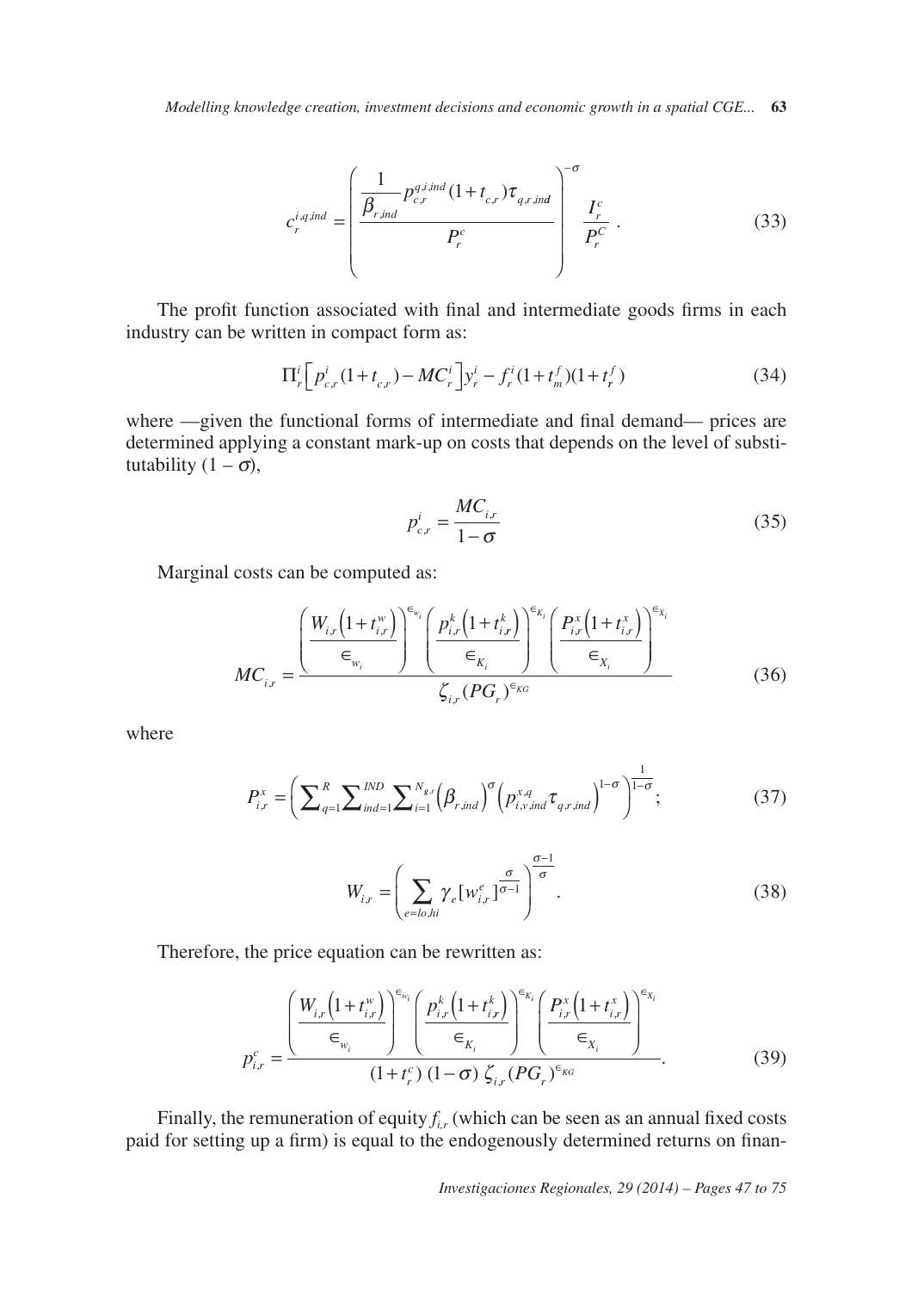cial capital  $r_f$  times the units of financial capital needed to set up a firms  $FC_{i,r}$ , which is exogenously given:

$$
f_{i,r} = r_{i,f} \quad FC_{i,r}.\tag{40}
$$

The total remuneration of financial capital per firm per region can be obtained using the zero-profit condition:

$$
\Pi_{i,r} = 0 \qquad f_{i,r} = \left[ \frac{MC_{i,r}(t_{i,r} + 0)}{(1 - \sigma) (1 + t_m^f) (1 + t_r^f)} \right] y_{i,r}
$$
(41)

where  $t_{fm}$  and  $t_{fr}$  are, respectively, national and regional taxes or subsidies on the rental of financial capital.

sumed across regions in such a way that  $f_i = f_{i,r}$ . Therefore, a process of bidding up of Returns on financial capital can be computed based on the assumptions that total savings are a fixed share of total income and free mobility of financial capital is asthe scarce resource leads to an equalisation in financial capital remuneration within the EU, net of taxes and subsidies. This leads to:

$$
r_{i,f} = \frac{f_i}{FC_i} = \frac{MC_{i,r}(1-\theta)}{(1-\sigma)\left(1+t_m^f\right)\left(1+t_r^f\right)FC_i} y_{i,r}.
$$
 (42)

The equalisation of capital remuneration in turn determines the share of EU firms hosted by each EU region, as seen in the next section.

# **5. Households' savings and income**

The financial capital sector is composed of savings first pooled from households across all EU regions and then allocated frictionless to final and intermediate goods firms across all the EU regions in the form of equity, equalising returns in all regions. An exogenously defined fixed quantity of capital,  $FC_i$ , is needed to set up a final goods firm. Firms then bid up for the units of capital to be employed in the productive process until total savings' returns could not be higher by marginally changing their allocation across regions.

In every period *t*, households add savings  $s_r I_{hr}$  to their total stock, which gets depreciated at rate  $\delta$ <sub>s</sub> (which can be thought of as inflation or deflation, if negative), so that

$$
S_{r,t}^f = (1 - \delta_s) S_{r,t-1}^f + s_{r,t} l_{h,r,t}.
$$
\n(43)

The total savings stock,  $S^f$ , equals the sum of all regions' savings stocks  $S^f$ , which follow the accumulation equation as shown in equation (43) and:

*Investigaciones Regionales, 29 (2014) – Pages 47 to 75*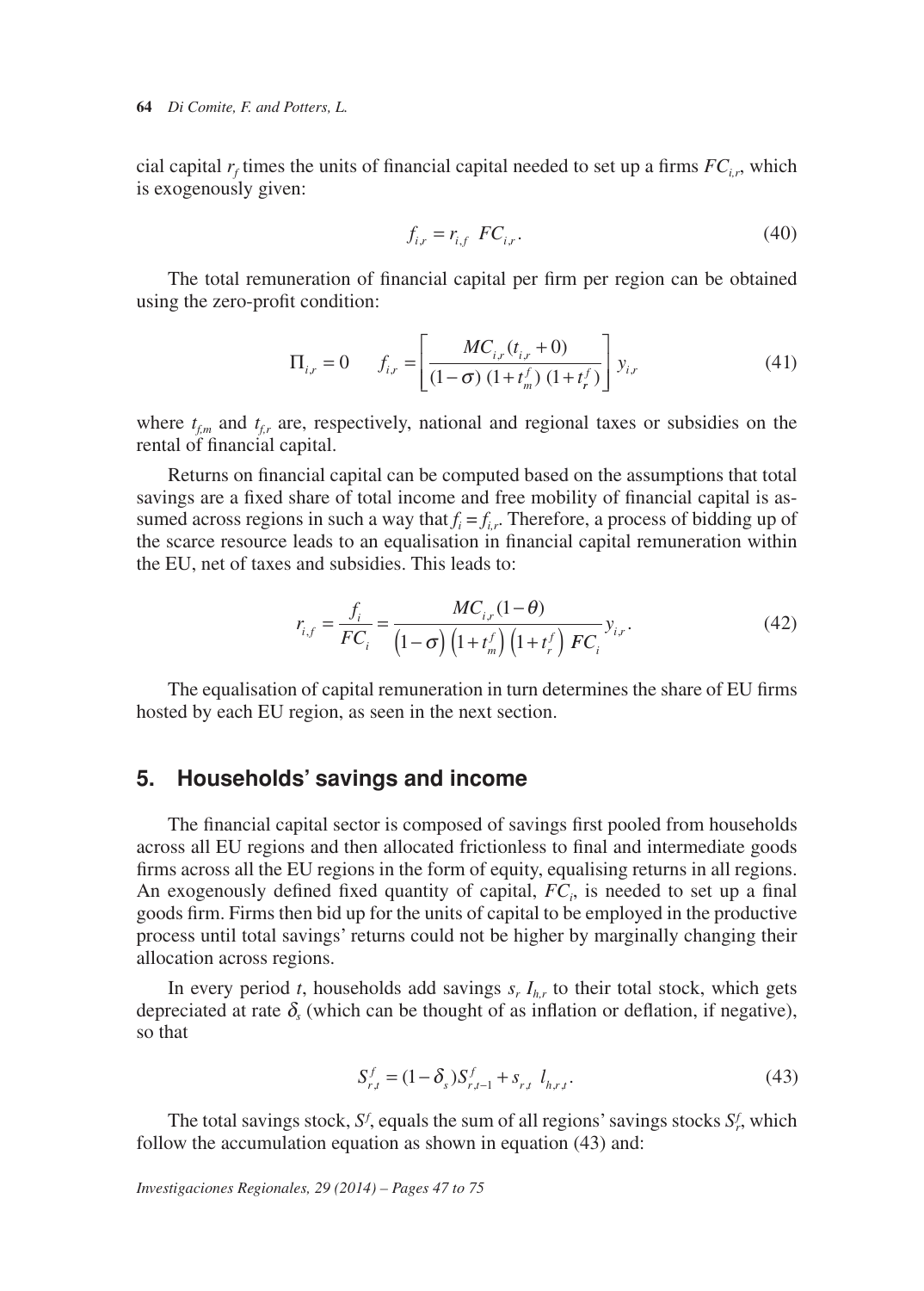*Modelling knowledge creation, investment decisions and economic growth in a spatial CGE...* **65** 

$$
S^f = \sum_r^R S_r^f. \tag{44}
$$

It can be assumed that not all the savings are turned efficiently into equity, but that a transformation parameter  $\phi_{FC}$  accounts for compliance costs, search costs or any other source of inefficiency, so that:

$$
F = \phi_{FC} \ S^f. \tag{45}
$$

Whereas the total number of firms in the whole EU can then be easily set as

$$
N = \frac{F}{FC_i},\tag{46}
$$

the number of firms in each region will depend on the equalisation of financial capital remuneration seen in the previous section. So it will be local characteristics such as the availability of R&D-embedded capital, local public goods and services, firms' productivity and so on to determine the patterns of economic agglomeration and dispersion across regions.

Household income is the sum of wages of researchers, investors and employees in the goods sectors, plus the remuneration received from the rental of financial capital across regions. In addition, regional and national governments can deliver social transfers. Total household income at the regional level can then be computed as:

$$
L_{h,r} = \sum_{ind=1}^{IND} W_{R\&D,r} H_{R\&D,r,ind} + \sum_{ind=1}^{IND} W_{I,r}^{hi} H_{I,r,ind} + + \sum_{ind=1}^{IND} W_{i,r} L_{i,r,ind} + \phi_{FC} S_r^f + TR_{h,r}^r + TR_{h,r}^m
$$
(47)

where  $TR_h^m$  are transfers from the national government to households and  $TR_h^r$  are transfers from the regional government to households.

### **6. Government**

Finally, we sum up all the leverages of policy intervention observed in the different sectors of the economy analysed so far and thus define the national and regional governments' budget, which is assumed to be balanced.

#### **6.1. National government budget**

The national government can tax or subsidise financial capital rental. It is also allowed to transfer resources directly to regions or households. Its budget can then be written as follows: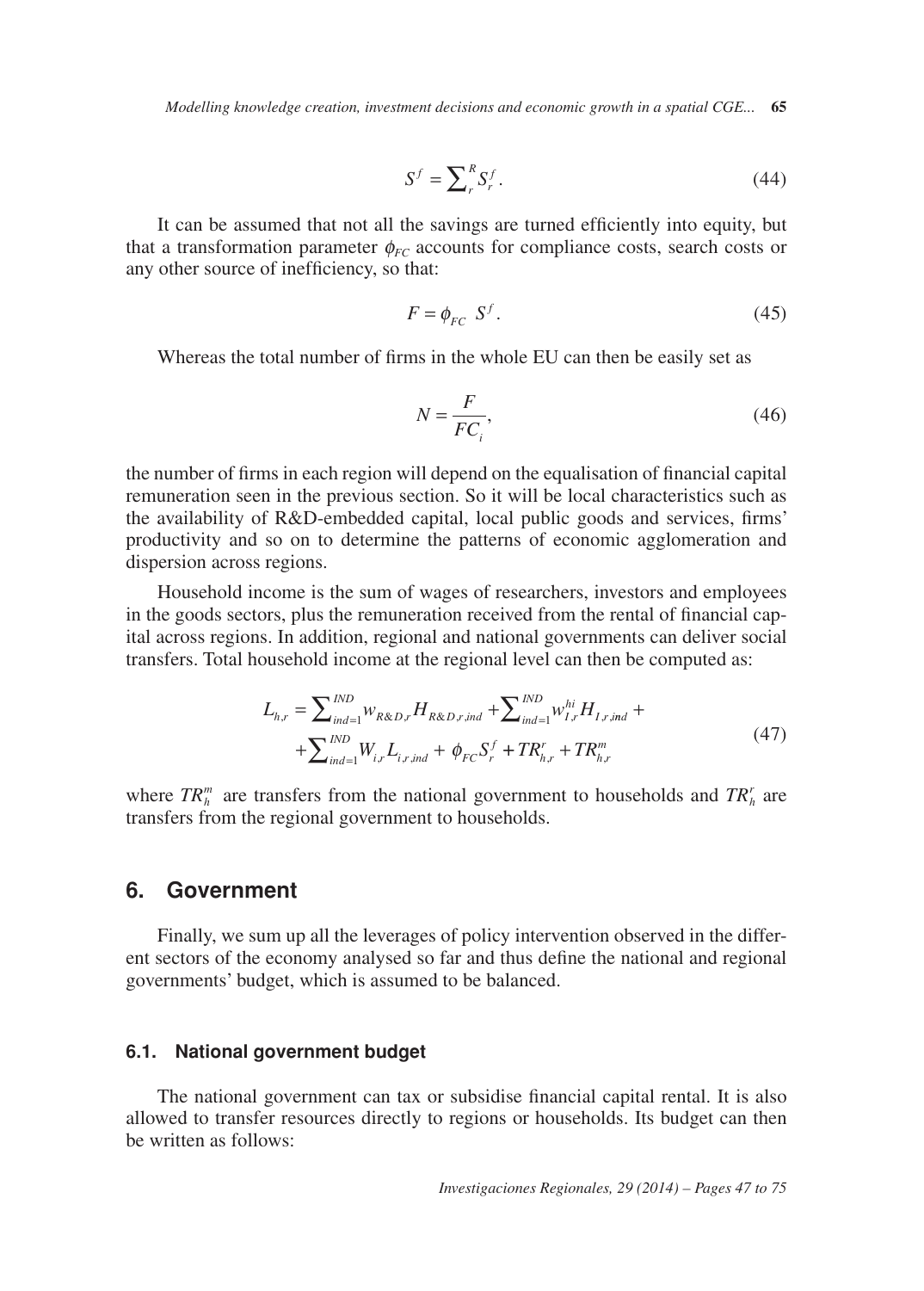$$
t_m^f \sum_{r=1}^{R_m} \sum_{i=1}^{N_m} f_{i,r} + \left( \sum_{r=1}^{R_m} TR_m^r + TR_m^{EU} \right) - \left( TR_r^m + TR_h^m + TR_{EU}^m \right) -
$$
  
-PR&D\_m - E\_{G,m} = 0, \t(48)

where  $t_m^f \sum_{r=1}^{R_m} \sum_{i=1}^{N_r} f_i$ , are subsidies or taxes on rental of financial capital of firms *i* in regions  $r \in R_m$ ;  $TR_r^m$  are transfers from the national government to regional governments;  $TR_n^m$  are transfers from the national government to households;  $TR_n^r$  are transfers from the regions to the national governments;  $TR_{m}^{EU}$  are the ECP funds transferred to each country;  $PR&D_m$  is the national funding of public research,  $PR&D_m$  $\Sigma_{r=Rm}$  *PR&D<sup>m</sup>*;  $E_{G,m}$  is the budget allocated to the provision of the national public good.

#### **6.2. Regional government budget**

The regional government can provide productivity-enhancing public goods and services and tax or subsidise wages, intermediates and financial and physical capital rental. It is also allowed to transfer resources directly to households or to the national government. The regional government budget can then be written as:

$$
\begin{split}\n&\left(w_{R\&D,r}^{hi}\tau_{R\&D,r}^{w}H_{R\&D,r}+p_{R\&D,r}^{k}t_{R\&D,r}^{k}K_{R\&D,r}+p_{R\&D,r}^{x}t_{R\&D,r}^{x}K_{R\&D,r}+p_{m}^{D}D_{r}t_{r}^{D}\right)+\\
&+\left(w_{I,r}^{hi}H_{I,r}t_{I,r}^{w}+p_{I,r}^{k}K_{I,r}t_{I,r}^{k}+P_{I,r}^{x}X_{I,r}t_{I,r}^{x}\right)+\left(TR_{r}^{m}+TR_{r}^{EU}\right)-\left(TR_{h}^{r}+TR_{m}^{Y}\right)+\\
&+\left(W_{I,r}L_{i,r}t_{i,r}^{w}+p_{i,r}^{k}K_{i,r}t_{I,r}^{k}+P_{i,r}^{x}X_{i,r}t_{i,r}^{x}+t_{r}^{f}\sum_{r=1}^{R_{m}}\sum_{i=1}^{N_{r}}f_{i,r}\right)-E_{G,r}-PR\&D_{r}=0\n\end{split} \tag{49}
$$

Here:

- $w_{R\&D,r}^{hi} \tau_{R\&D,r}^w H_{R\&D,r}$  are subsidies or taxes on wages of researchers;
- $p_{R\&D,r}^k t_{R\&D,r}^k K_{R\&D,r}$  are subsidies or taxes on R&D-embedded capital rental by researchers;
- $-p_{R\&D,r}^x t_{R\&D,r}^x X_{R\&D,r}$  are subsidies or taxes on intermediates purchased by researchers;
- $w_{I,r}^{hi} H_{I,r}^k t_{I,r}^{hi}$  are subsidies or taxes on wages of investors;
- $-p_{i,r}^{k}K_{i,r}t_{i,r}^{k}$  are subsidies or taxes on R&D-embedded capital rental by investors;
- $P_{i,r}^{x} X_{i,r} t_{i,r}^{x}$  are subsidies or taxes on intermediate goods purchased by investors*;*
- $-\frac{p_m^D D_r t_r^D}{p}$  are subsidies or taxes on the purchase of ideas (bought by investors);
- $-W_{i,r}L_{i,r}t_{i,r}^{\nu}$  are subsidies or taxes on wages of employees in the goods sector;
- $p_{i,r}^k K_{i,r} t_{i,r}^k$  are subsidies or taxes on R&D-embedded capital rental by goods firms;
- $P_{i,r}^{\alpha} X_{i,r} t_{i,r}^{\alpha}$  are subsidies or taxes on intermediate goods purchased by goods firms;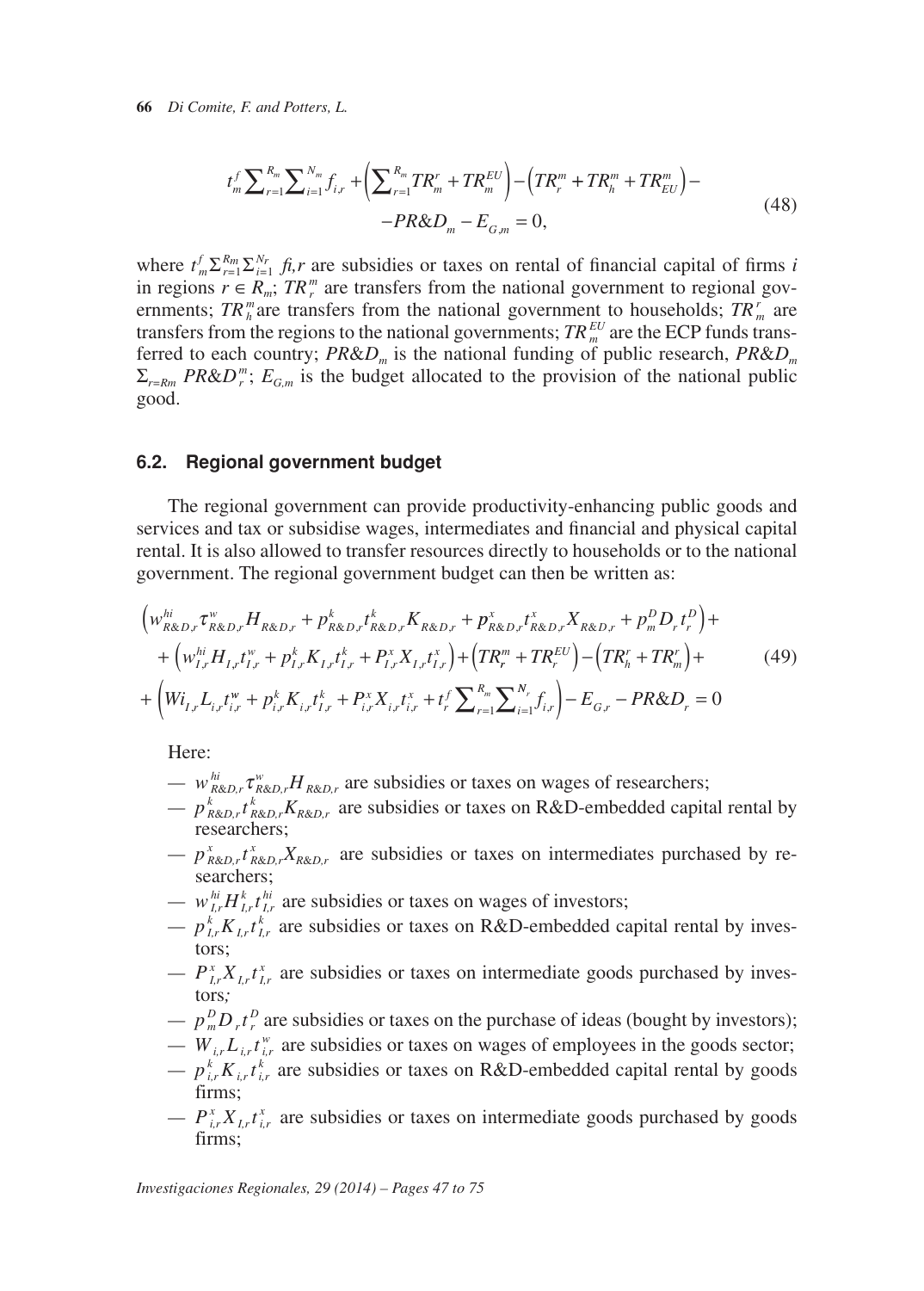*Modelling knowledge creation, investment decisions and economic growth in a spatial CGE...* **67** 

- $t_r^f \sum_{r=1}^{R_m} \sum_{i=1}^{N_r} f_{i,r}$  are subsidies or taxes on rental of financial capital of firms in;
- $TR<sub>h</sub><sup>r</sup>$  are social transfers from the regional government to households;
- $\cdots$  *TR*<sup>*m*</sup> are social transfers from the national government to households;
- $TR<sub>m</sub><sup>r</sup>$  are transfers from the regional government to the national government;
- $TR_{r}^{m}$  are transfers from the national government to the regional government;
- $TR_{EU}^m$  are contributions to the EU budget of each country;
- $-TR_r^{EU}$  are the ECP funds transferred to each region;
- $E_{G,r}$  is the money spent on acquiring inputs for the provision of public goods and services;
- *PR&D<sub>r</sub>* is the regional funding of public research.

#### **6.3. EU budget**

The EU receives the contributions to its budget from the countries and redistributes this —in the form of ECP funds— to both national and regional governments, depending on the type of ECP funds. The balanced EU budget is written as:

$$
\left(\sum TR_{EU}^r + \sum TR_{EU}^m\right) - \left(\sum TR_r^{EU} + \sum TR_m^{EU}\right) = 0\tag{50}
$$

#### $\mathbf{7}$ . **Discussion on the endogeneity of the knowledge-creation process**

In what sense can this model be seen as generating an endogenous knowledge-creation process? And how are changes in the economy going to affect this process? To answer these questions, we should turn to equation (2), describing the regional knowledge production function, and analyse the sources of variation of its inputs: stocks of R&D-embedded capital, knowledge and human capital. For the sake of illustration, we can see the example of what would happen to the determinants of knowledge creation if transport costs are reduced because of an exogenous improvement in transport infrastructures resulting in lower interregional transport costs.

The first order of effects runs through the availability of cheaper intermediates imported from other regions lowering the production cost of new ideas. In fact, the reduction in marginal costs of production will affect prices of ideas, R&D-embedded capital and final goods and trigger reallocation and welfare effects. The second order of effects depends on the geographical knowledge spillovers. If the knowledge spillovers between regions are influenced directly by transport costs (for example, because researchers can travel and meet more often) or indirectly by an increase in trade (assuming that knowledge is embedded in the products and services traded), the impact of a reduction in iceberg transport costs would be associated with more efficient production of ideas, which will momentarily increase the salary of researchers and drive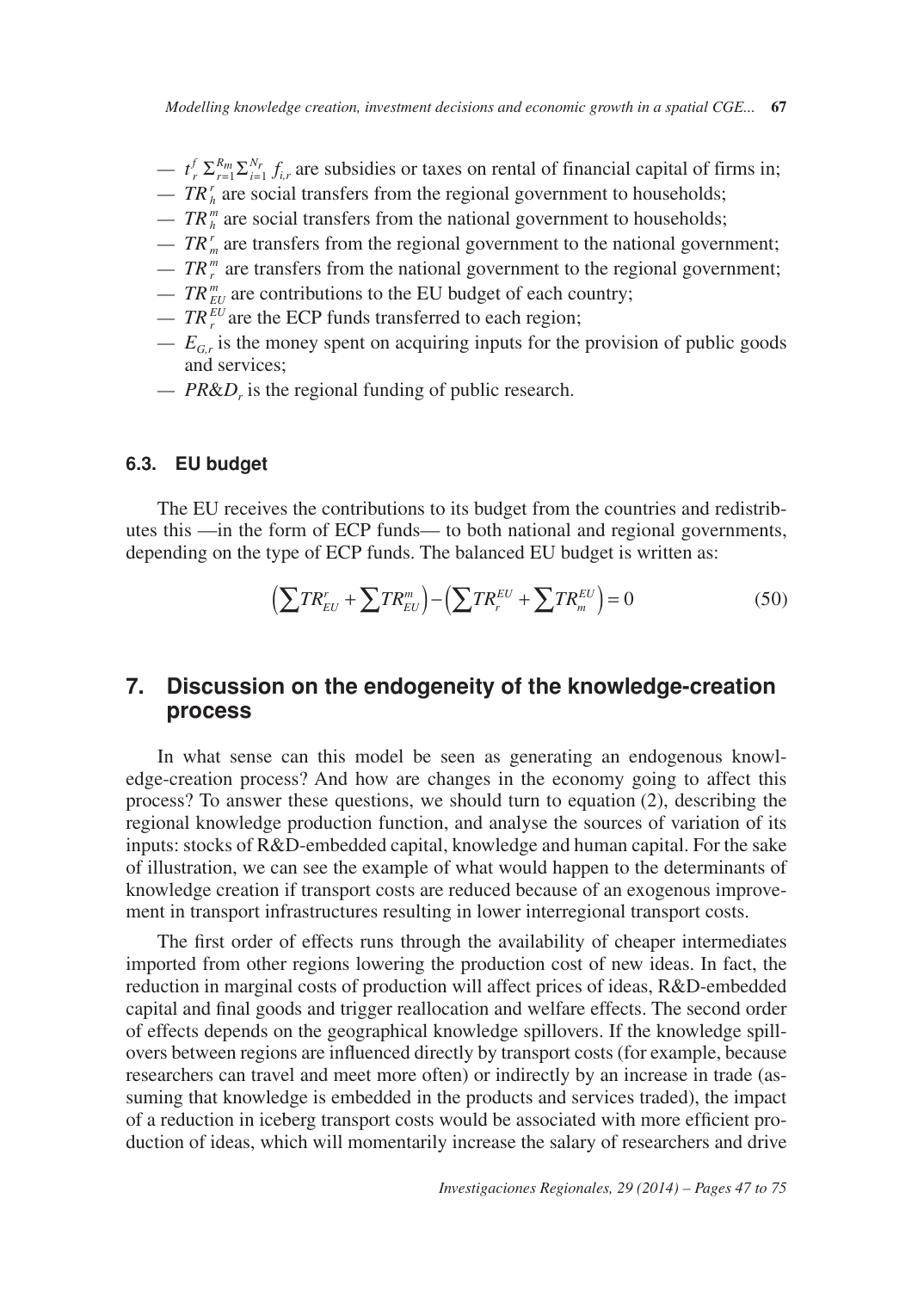new researchers in the knowledge-creation activities to re-equilibrate high-skilled wages. This would result in more knowledge produced and lower prices for ideas.

A third order of effects runs through the availability of R&D-embedded capital to rent for producing new ideas. Lower transport costs of intermediate goods imported from other regions make the R&D-embedded capital production process in equation (13) more efficient and thus increase its stock [equation (12)], which is assumed to be on a steady growth path before the shock and thus above the trend after the shock. The impact of an increase in this stock to rent would then lower the prices and increase the quantities rented.

Human capital input is exogenously given in the current version and would therefore not be affected by a reduction in transport costs. However, if a production function is assumed also for the provision of the education service and it uses inputs such as intermediates, then also the human capital stock (the relative number of high-skill workers) would behave similarly to the R&D-embedded capital stock and have the same impact on the knowledge-creation process. In addition, it should be noted that even a temporary increase in knowledge production enhances future productivity for the region experiencing the shock and for its neighbours because an increase in the regionally produced stock knowledge as modelled in equation (1) shifts the knowledge production frontier outwards by increasing the stock of ideas available to researchers. This means that even the temporary shocks may have long-lasting effects, reinforced by the spatial spillovers.

Summing up, conditional on the specific technological parameters of the production functions, the endogenous knowledge-creation process of the model may yield self-sustained endogenous growth and allow us to model permanent effects of temporary shocks such as European Structural Funds.

## **8. Conclusions**

This paper has described in detail how an endogenous knowledge-creation process can be embedded in a spatial CGE model. We described how, in each region, high-skilled researchers leverage the existing stock of ideas, R&D-embedded capital and intermediates to produce ideas which are transformed by local investors into R&D-embedded capital that add up to the existing stock which sustains the economy. This stock is indeed used not only to create new idea and regenerate the stock, but also by firms for producing final goods (for consumers) and intermediate goods (for the physical capital sector and the government) by combining regional R&D-embedded capital with labour, intermediates and public goods and services (provided by local governments). Besides consuming local and imported final goods, households provide both the labour input (low- and high-skilled) and the savings that are used as equity for setting up firms.

The main aim of this extension is to provide an analytical tool to deal with the heterogeneous response of European regions to policy intervention. Indeed, both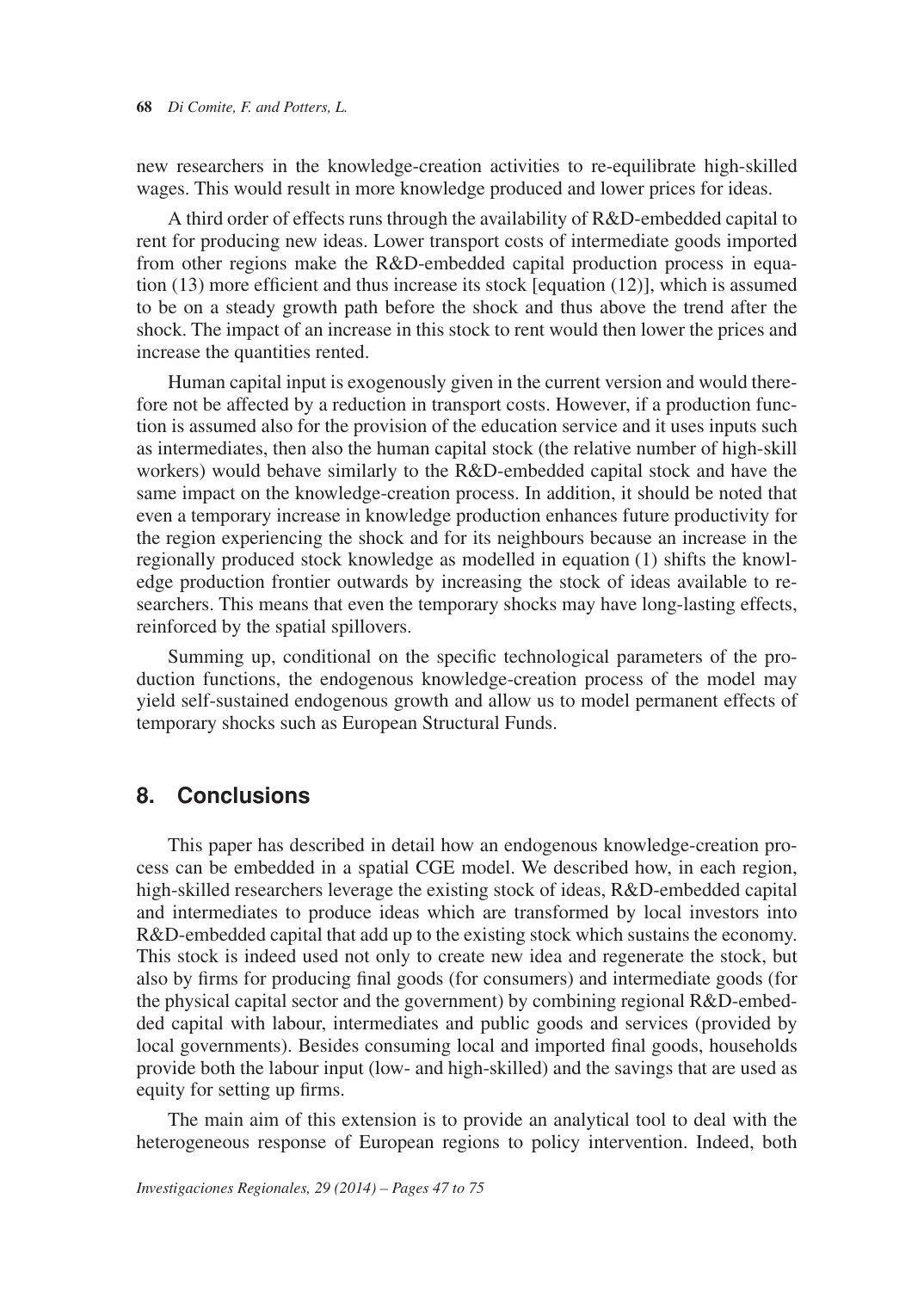persistence in economic disparities and convergence in income levels can be observed looking at the full sample of European regions. The extension proposed can rationalise economic convergence or the lack thereof though the differences in the accumulation of knowledge and R&D-embedded capital stocks. We showed that even temporary policy shocks —for example due to the availability of Cohesion Policy funds— can have long-lasting effects on the regions involved. These results are in line with the innovation literature finding that the socio-economic conditions of regions play a key role in determining that extent of a successful knowledge-for-growth nexus (Veugelers and Mrak, 2009).

An exogenous shock in a certain region increasing the efficiency of knowledge production has indeed been shown to increase the number of marketable ideas sold to investors, who are then expected to produce more R&D-embedded capital. This in turn increases the availability of the R&D-embedded capital input in the final goods sector, whose output in terms of intermediate and final consumption goods increases and prices lower. This is as far as each region is concerned individually. However, sources of spatial spillovers have been identified in both the knowledge-creation process and the trade of intermediate goods. For example, the efficiency of knowledge creation in each region is increased by the additional stock of knowledge in neighbouring regions. Similarly, the production of cheaper intermediates and final goods in the regions experiencing the positive shocks in knowledge-creation process benefits neighbouring regions by decreasing their costs of purchasing intermediate inputs (which make researchers, investors and firms more efficient) and final goods (which increases the welfare of citizens).

There are different directions in which the model presented here can be enriched. For example, an obvious simplification has been to take human capital stock as exogenous, but it could as well result from an endogenous accumulation process as the other stocks analysed here. Another obvious subsequent step would be to bring the model to the data and see it can indeed be used to rationalise observed growth patterns and impacts of policy intervention. Its implementation will be data-intensive, partly due to the model's large dimensions (267 EU regions and 6 sectors) and due to the detailed knowledge creation process as described in this paper. For comparison, DG ECFINs model QUEST is developed at a country level and has only one productive sector. The model presented in this paper has described the process of knowledge creation, the production of R&D-embedded capital and final and intermediate goods while keeping in mind its actual implementability and calibration at the regional level with available data, which will be done in subsequent work.

## **References**

Aghion, P., and Howitt, P. (1998): *Endogenous Growth Theory*, MIT Press. Barro, R., and Sala-i-Martin, X. (1997): «Technological Diffusion, Convergence, and Growth», *Journal of Economic Growth, 2:* 1-27*.*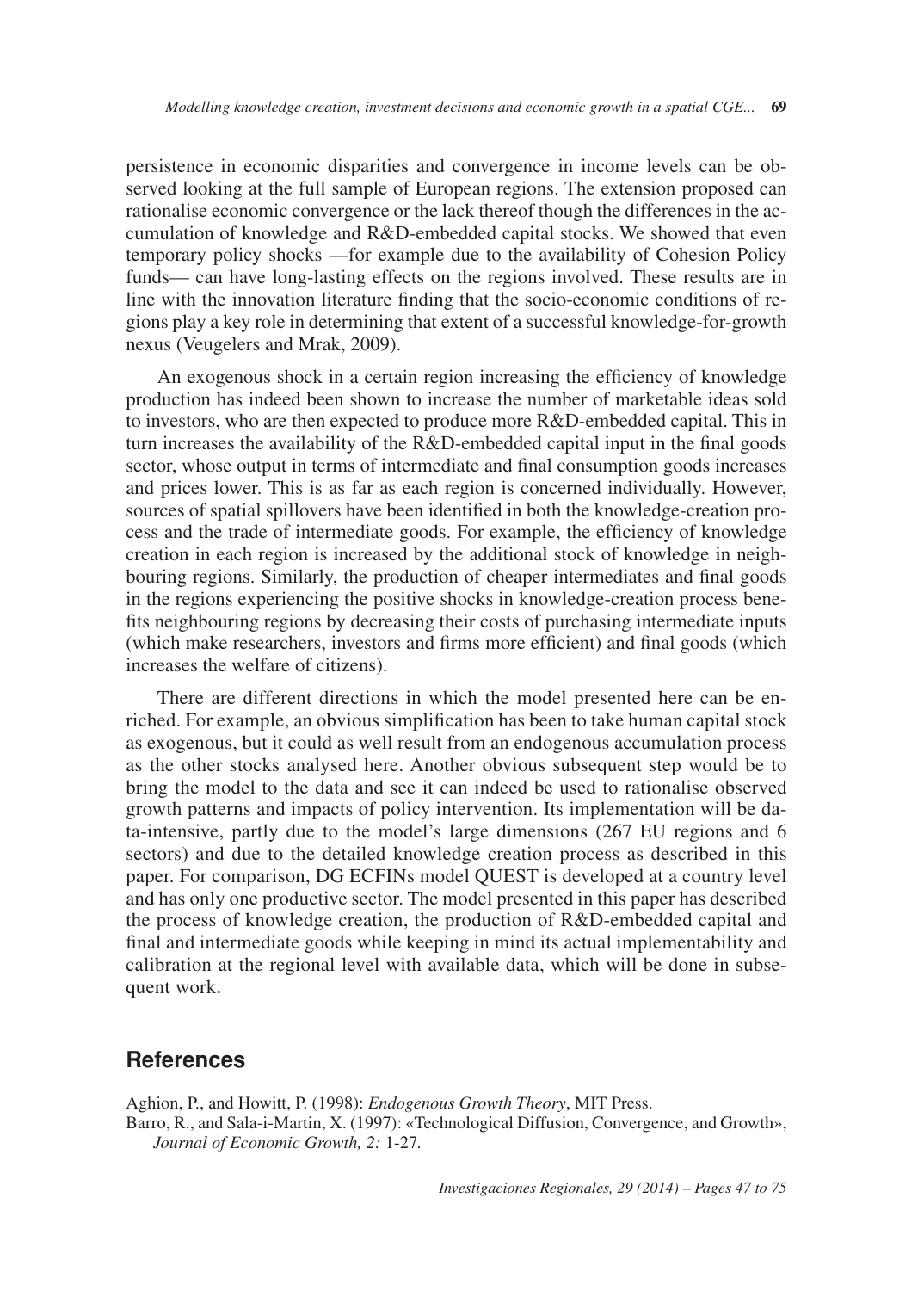- **70** *Di Comite, F. and Potters, L.*
- Brandsma, A.; Di Comite, F.; Diukanova, O.; Kancs, d'A.; López Rodríguez, J.; Persyn, D., and Potters, L. (2014): «Assessing policy options for the EU Cohesion Policy 2014-2020», *Joint Research Centre of the European Commission Working Paper*.
- Brandsma, A.; Kancs, D.; Monfort, P., and Rillaers, A. (2013): «RHOMOLO: A regional-based spatial general equilibrium model for assessing the impact of cohesion policy», *JRC-IPTS Working Paper Series, JRC81133, European Commission, DG Joint Research Centre.*
- Bröcker, J., and Soltwedel, R. (2010): «Agglomeration and growth in knowledge-based societies», *The Annals of Regional Science, 45:* 1-4.
- Burgess, A.; Chen, T. M.; Snelder, M.; Schneekloth, N.; Korzhenevych, A.; Szimba, E., and Christidis, R. (2008): *Final Report on TRANS-TOOLS (TOOLS for TRansport forecasting And Scenario testing)*. Deliverable 6, funded by 6th Framework RTD Programme. TNO Inro, Delft, Netherlands.
- Bye, B.; Fæhn, T., and Heggedal, T. R. (2009): «Welfare and growth impacts of innovation policies in a small, open economy; an applied general equilibrium analysis», *Economic Modelling, 26*(5): 1075-1088.
- Charron, N.; Lapuente V., and Dijkstra, L. (2012): «Regional governance matters: A study on regional variation in quality of government within the EU», *Directorate General for Regional Policy Working Paper 01/2012*.
- Christensen, M. A. (2013): «ICT, R&D-policies and growth: An applied general equilibrium analysis of the EU», *JRC-IPTS, European Commission, DG Joint Research Centre, mimeo.*
- Crescenzi, R.; Rodríguez-Pose, A., and Storper, M. (2007): «The territorial dynamics of innovation: a Europe-United States comparative analysis», *Journal of Economic Geography, 7*: 673-709.
- Diukanova O., and López-Rodríguez, J. (2014): «Regional impacts of non-R&D innovation expenditures across the EU regions: simulation results using the RhOMOLO CGE model», *JRC-IPTS, European Commission, DG Joint Research Centre, mimeo.*
- European commission (2014): «Regional Innovation Scoreboard 2014», *Directorate-General for Enterprise and Industry*.
- Grossman, G., and Helpman, E. (1991): *Innovation and growth in the global economy*, MIT Press.
- Howitt, P. (2000): «Endogenous growth and cross-country income differences», *American Economic Review, 90 (4):* 829-846.
- Jones, C. I. (1995): «R&D-based models of economic growth», *Journal of political Economy, 103(4):* 759-784.
- López-Bazo, E., and Manca, F. (2012): «Model-based assessment of the regional impact of R&D policies», *JRC-IPTS Working Paper Series* JRC80872. European Commission, DG Joint Research Centre.
- López-Rodríguez, J., and Martínez, D. (2014): «Beyond the R&D effects on innovation: the contribution of non-R&D activities to TFP growth in the EU», *JRC-IPTS, European Commission, DG Joint Research Centre, mimeo.*
- Ortega-Argilés, R.; Potters, L., and Vivarelli, M. (2011): «R&D and productivity: testing sectoral peculiarities using micro data», *Empirical Economics*, *41(3)*: 817-839.
- Petersen, M. S.; Bröcker J.; Enei, R.; Gohkale, R.; Granberg, T.; Hansen, C. O.; Hansen, H. K.; Jovanovic, R.; Korchenevych, A.; Larrea, E.; Leder, P.; Merten, T.; Pearman, A.; Rich, J.; Shires, J., and Ulied, A. (2009): *Report on Scenario, Traffic Forecast and Analysis of Traffic on the TEN-T, taking into Consideration the External Dimension of the Union*, funded by Directorate-General for Transport and Energy.
- Porter, M. E. (2000): «Location, Competition, and Economic Development: Local Clusters in a Global Economy», *Economic Development Quarterly,* 14: 15-34.
- Potters, L.; Conte, A.; Kancs, d'A., and Thissen, M. (2014): «Data Needs for Regional Modelling», *JRC-IPTS Working Paper Series, JRC80845, European Commission, DG Joint Research Centre.*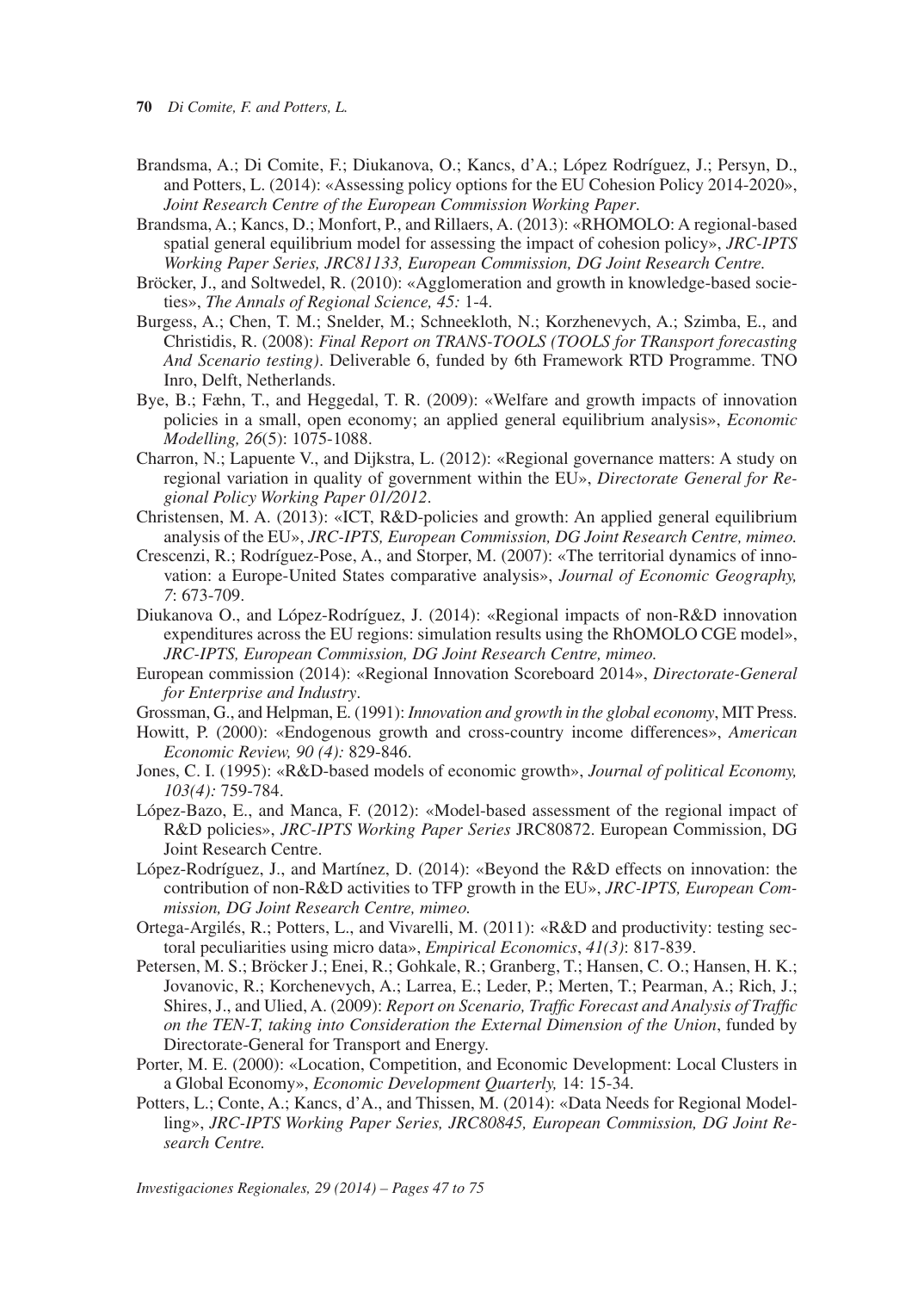- Ratto, M., and Roeger, W. (2009): «QUEST III: An estimated open-economy DSGE model of the euro area with fiscal and monetary policy», *Economic Modelling, 26*(1): 222-233.
- Romer, P. (1990): «Endogenous technological change», *Journal of political Economy*, S71-S102.
- Romer, P. (1994): «The origins of endogenous growth», *Journal of Economic Perspectives, 8*: 3-22.
- Solow, R. M. (1956): «A contribution to the theory of economic growth», *The quarterly journal of economics*, *70*(1): 65-94.
- Storper, M., and Venables, A. J. (2004): «Buzz: face-to-face contact and the urban economy», *Journal of Economic Geography* 4: 351-370.
- Thissen, M.; Di Comite, F.; Potters, L., and Kancs, d'A. (2014): «The construction of regional SAMs for the RHOMOLO model», *JRC-IPTS, European Commission, DG Joint Research Centre, mimeo.*
- Varga J., and Veld, J. in 't (2011): «A Model-based Analysis of the Impact of Cohesion Policy Expenditure 2000-06: Simulations with the QUEST III endogenous R&D model», *Economic Modelling,* 28: 647-63.
- Varga, A. (2000): «Local academic knowledge spillovers and the concentration of economic activity», *Journal of Regional Science,* 40: 289-309.
- Varga, A. (2015): «Place-based, spatially blind or both? Challenges in estimating the impacts of modern development policies: The case of the GMR policy impact modeling approach», *International Regional Science Review* (forthcoming).
- Veugelers, R. and Mrak, M. (2009): Catching-up Member States and the Knowledge Economy of the European Union. *Knowledge Economists Policy Brief, 5.*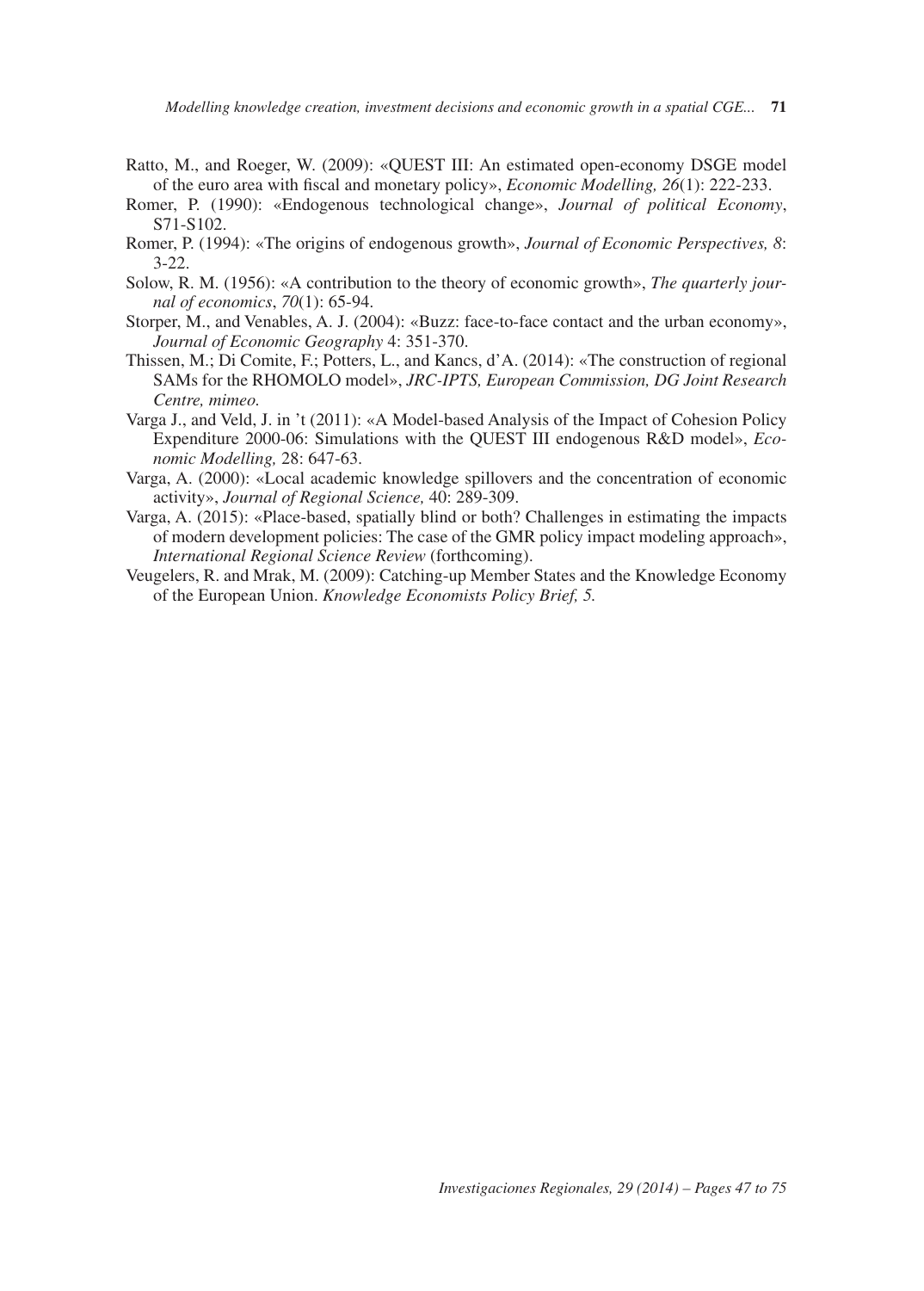| $r, q \in R$     | Regions                                  |
|------------------|------------------------------------------|
| $m \in M$        | Countries                                |
| $j \in N$        | Intermediate firms                       |
| $ind \in IND$    | <b>Industries</b>                        |
| R&D              | Knowledge-creation activities            |
| I                | R&D-embedded capital creation activities |
| G                | Government                               |
| $\boldsymbol{h}$ | Households                               |

# **Annex I: Identifiers (subscripts/superscripts)**

# **Annex II: Variables**

| ci                                       | Consumption of final goods                                                            |
|------------------------------------------|---------------------------------------------------------------------------------------|
| D                                        | Ideas adding up to the knowledge stock                                                |
| $DP_{rt}$                                | Ideas created using public regional funding                                           |
| $E_{G,r}$                                | Regional government expenditures in intermediates to produce public goods             |
| $\mathcal{E}_{\mathcal{G},\mathfrak{m}}$ | National government expenditures in intermediates to produce public goods             |
| $\overline{F}$                           | Total effective financial investments                                                 |
| $f_{i,r}$                                | Remuneration of financial capital needed to set up a firm                             |
| $f_i$                                    | Total remuneration of financial capital                                               |
| $FC_i$                                   | Fixed costs of setting up a final goods firm (in terms of units of financial capital) |
| $H_{R\&D}$                               | Researchers' human capital                                                            |
| $H_I$                                    | Investors' human capital                                                              |
| $HP_r$                                   | Per capita levels of human capital in region                                          |
| $I_{hr}$                                 | National household income                                                             |
| $I_h^c$                                  | Income spent on consumption                                                           |
| $K_{r,t}$                                | R&D-embedded capital stock at time                                                    |
| $K_I$                                    | R&D-embedded capital rented to the investments' sector                                |
| $K_i$                                    | R&D-embedded capital rented to the final goods firms                                  |
| $K_{R\&D,r}$                             | R&D-embedded capital stock in region                                                  |
| $KP_r$                                   | Per capita levels of R&D-embedded capital in region                                   |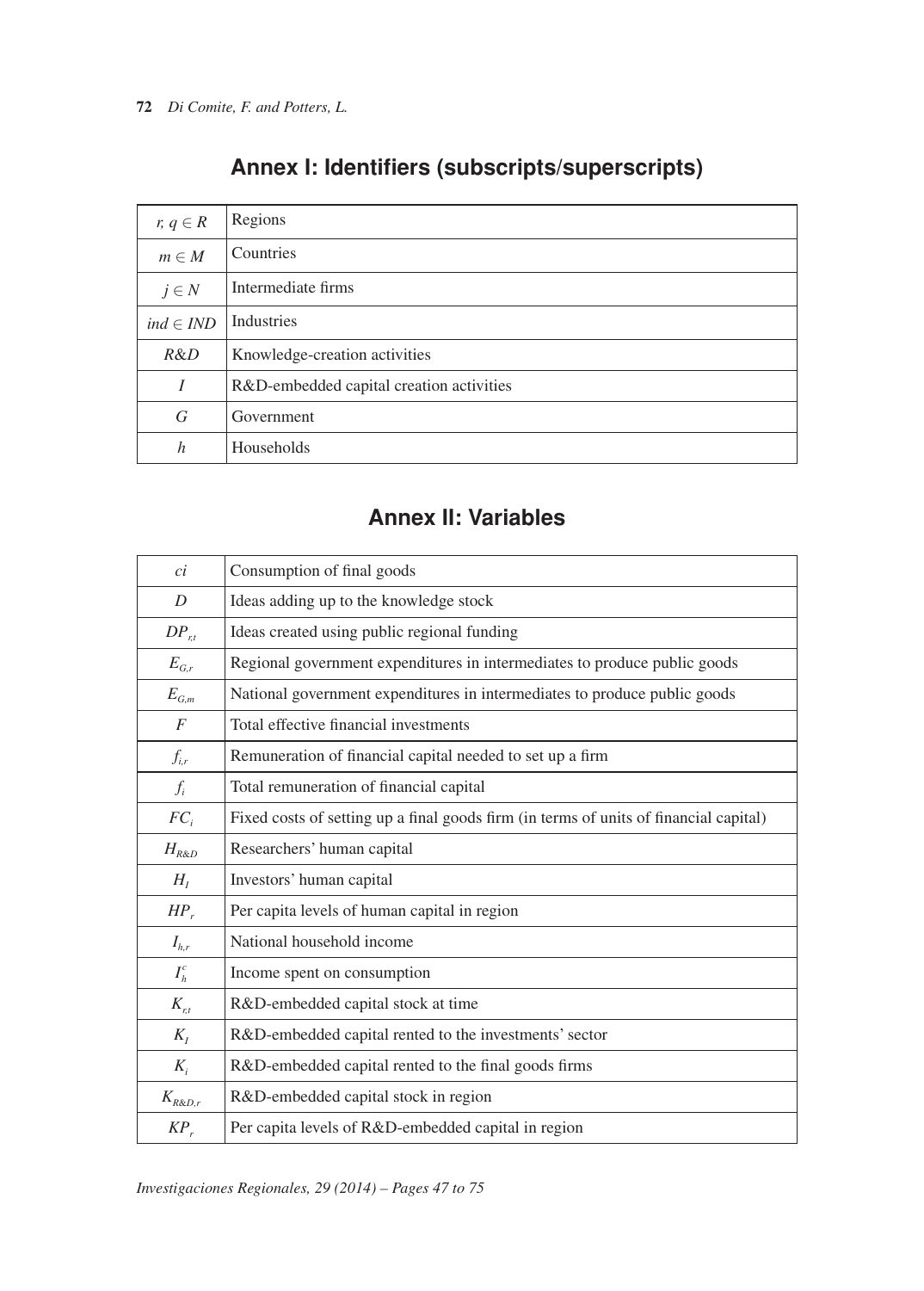| $l_{R\&D}^{hi}$  | High-skilled labour force used in the knowledge-creation sector                    |
|------------------|------------------------------------------------------------------------------------|
| $L_i$            | Composite bundle of labour employed for goods firms                                |
| $l_i^e$          | Labour force with skill level, (respectively low, high)                            |
| $MC_i$           | Marginal costs of firm                                                             |
| $N_i$            | Number of final goods firms                                                        |
| $p^D$            | Price of ideas                                                                     |
| $p_{I,r}^z$      | Price of new R&D-embedded capital produced by investors                            |
| $p_l^k$          | R&D-embedded capital rental price in for investors                                 |
| $P_l^x$          | Intermediates bundle price index for investors                                     |
| $p_i^x$          | Intermediates' price for investors                                                 |
| $P_i^x$          | Intermediates bundle price index for goods firms                                   |
| $p_i$            | Price of final goods                                                               |
| $p_i^k$          | Capital rental price for goods firms                                               |
| $p_i^x$          | Price of intermediates for goods firms                                             |
| $P_r^c$          | Price index of final goods in consumption bundle in region                         |
| $GS_r$           | Public goods and services provided by regional governments                         |
| $GS_{m}$         | Public goods and services provided by regional governments                         |
| $P_{G,r}^x$      | Intermediates bundle price index for producing public goods and services in region |
| $P_r^c$          | Price index of final goods in region                                               |
| Pop              | Population                                                                         |
| $PR&D_r$         | Regional budget for public research                                                |
| $PR&D_m$         | National budget for public research                                                |
| $R&D_r$          | Stock of knowledge in region                                                       |
| $\rho_r$         | Regionally available stock of knowledge                                            |
| $r_i$            | Remuneration of a unit of financial capital                                        |
| $S^f$            | Total financial savings stock                                                      |
| $TR_h^m$         | Transfers from countries to households                                             |
| $TR'_h$          | Transfers from regions to households                                               |
| $TR_m^r$         | Transfers from regions to countries                                                |
| $TR_r^m$         | Transfers from countries to regions                                                |
| $TR_{EU}^m$      | Transfers from countries to the EU (contribution to EU budget)                     |
| $TR_m^{\cal EU}$ | Transfers from the EU to the countries (ECP funds)                                 |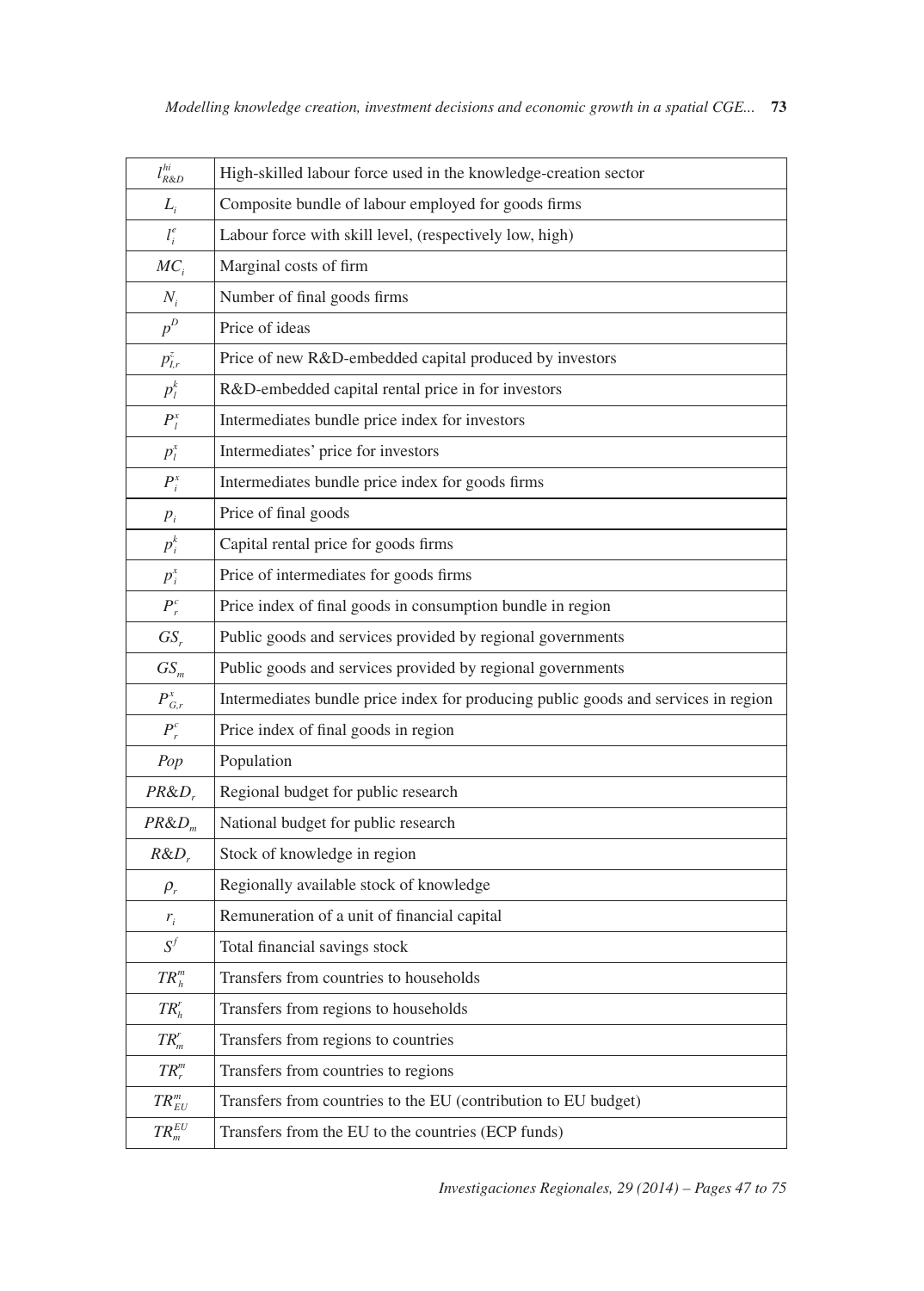### **74** *Di Comite, F. and Potters, L.*

| $TR_r^{EU}$      | Transfers from the EU to the regions (ECP funds)                      |
|------------------|-----------------------------------------------------------------------|
| $U(C_r)$         | Utility of the representative consumer in region r                    |
| $u_r$            | Efficiency of public research of region                               |
| $V_I$            | Number of ideas successfully turned into new R&D-embedded capital.    |
| $w_{i,r}^e$      | Wage of e-skilled labour employed in goods firms, e=lo,hi (low, high) |
| $W_i$            | Wage index of labour bundle for goods firms                           |
| $w_I^{hi}$       | Wages (high-skill) of investors                                       |
| $X_{R\&D}$       | Intermediates' bundle consumption by researchers                      |
| $x_{R\&D}$       | Intermediates purchased by researchers to produce ideas               |
| $X_I$            | Intermediates' bundle consumption by investors                        |
| $x_I$            | Intermediates purchased by investors to produce R&D-embedded capital  |
| $X_i$            | Intermediates' bundle consumption used by goods firms                 |
| $X_m$            | Intermediates' bundle consumption used by the national government     |
| $X_{r}$          | Intermediates' bundle consumption used by the regional government     |
| $x_G$            | Intermediates used by government to produce public goods              |
| $x_i$            | Intermediates used by firms to produce goods                          |
| $y_i$            | Output of goods firms                                                 |
| Z                | New R&D-embedded capital produced                                     |
| $\tau_{q,r,ind}$ | Trade cost from q to r in industry ind                                |
| $\Pi_i$          | Goods firm 's profits in the sector                                   |
| $\phi_{FC}$      | Transformation parameter for savings into financial capital/equity    |
| $\phi_r$         | Rate of success in turning ideas into R&D-embedded capital            |

# **Annex III: Taxes**

| $t^w_{r,R\&D}$ | Regional subsidies or taxes on researchers' wages                         |
|----------------|---------------------------------------------------------------------------|
| $t_r^D$        | Regional taxes or subsidies on ideas' sales                               |
| $t^w_{I,r}$    | Regional subsidies or taxes on investors' wages                           |
| $t_{I,r}^k$    | Regional subsidies or taxes on R&D-embedded capital rented by investors   |
| $t_{I,r}^x$    | Regional subsidies or taxes on intermediates purchased by investors       |
| $t_{i,r}^w$    | Regional subsidies or taxes on employees' wages in the goods sector       |
| $t_{i,r}^k$    | Regional subsidies or taxes on R&D-embedded capital rented by goods firms |
| $t_{i,r}^x$    | Regional subsidies or taxes on intermediates purchased by goods firms     |

*Investigaciones Regionales, 29 (2014) – Pages 47 to 75*